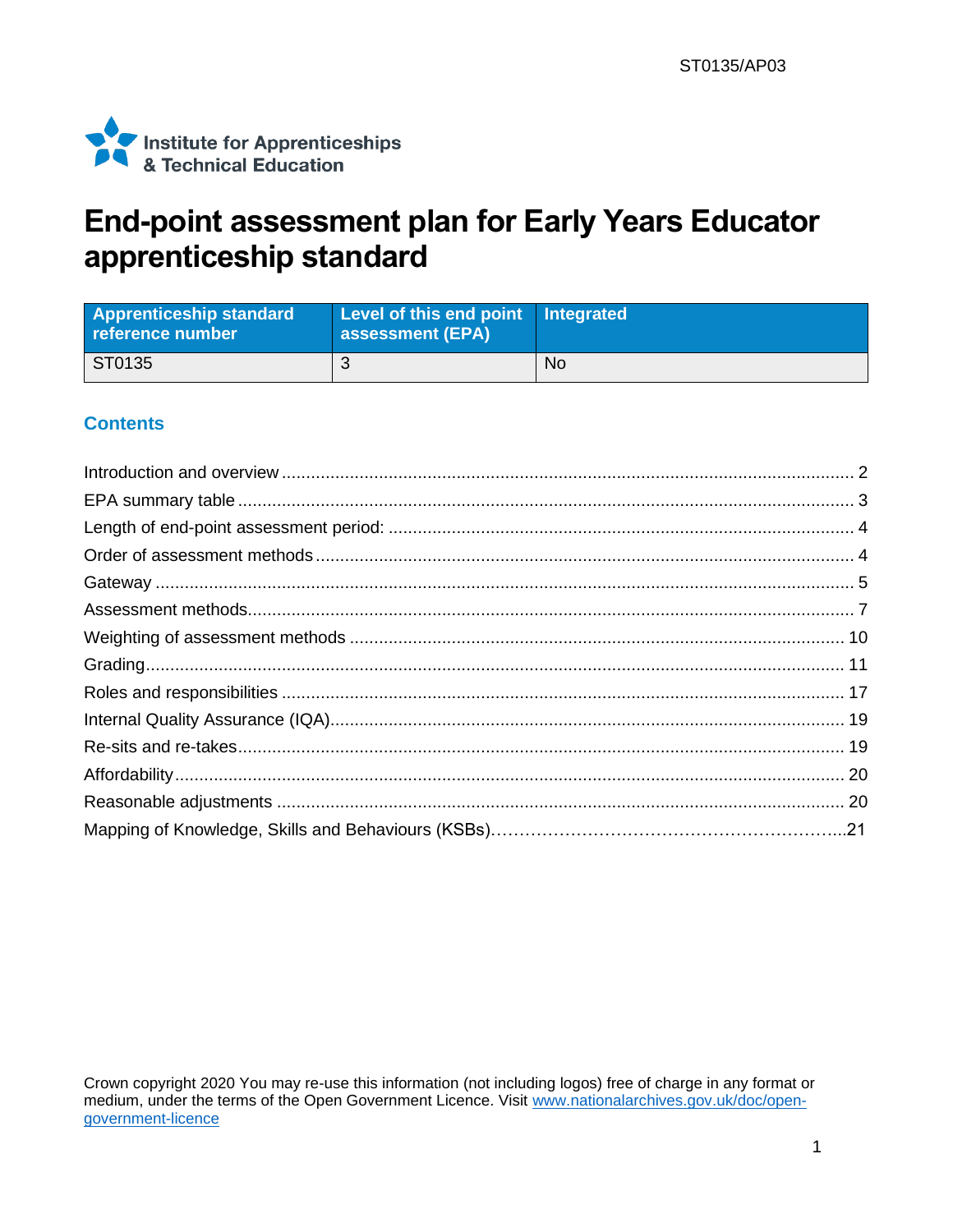## <span id="page-1-0"></span>**Introduction and overview**

This document sets out the requirements for end-point assessment (EPA) for the Early Years Educator apprenticeship standard. It is for end-point assessment organisations (EPAOs) who need to know how EPA for this apprenticeship must operate. It will also be of interest to Early Years Educator apprentices, their employers and training providers.

Full time apprentices will typically spend 18 months on-programme (before the gateway) working towards the occupational standard, with a minimum of 20% off-the-job training. All apprentices will spend a minimum of 12 months on-programme.

The EPA period should only start, and the EPA be arranged, once the employer is satisfied that the apprentice is consistently working at or above the level set out in the occupational standard, all of the pre-requisite gateway requirements for EPA have been met and that they can be evidenced to an EPAO.

All pre-requisites for EPA assessment methods must also be complete and available for the assessor as necessary.

As a gateway requirement and prior to taking the EPA, apprentices must complete all approved qualifications mandated in the Early Years Educator standard. These are Level 3 Early Years Educator and, for those apprentices who don't have them already, Level 2 English and mathematics.

The EPA must be completed within an EPA period lasting a maximum of 3 month(s), beginning when the apprentice has passed the EPA gateway.

The EPA consists of 2 discrete assessment methods with the following grades:

#### **Assessment method 1:** Knowledge Test

- · Fail
- · Pass

**Assessment method 2:** Professional Discussion underpinned by the Portfolio

- · Fail
- · Pass
- · Distinction

Performance in the EPA will determine the overall apprenticeship standard and grade of:

- · Fail
- · Pass
- · Distinction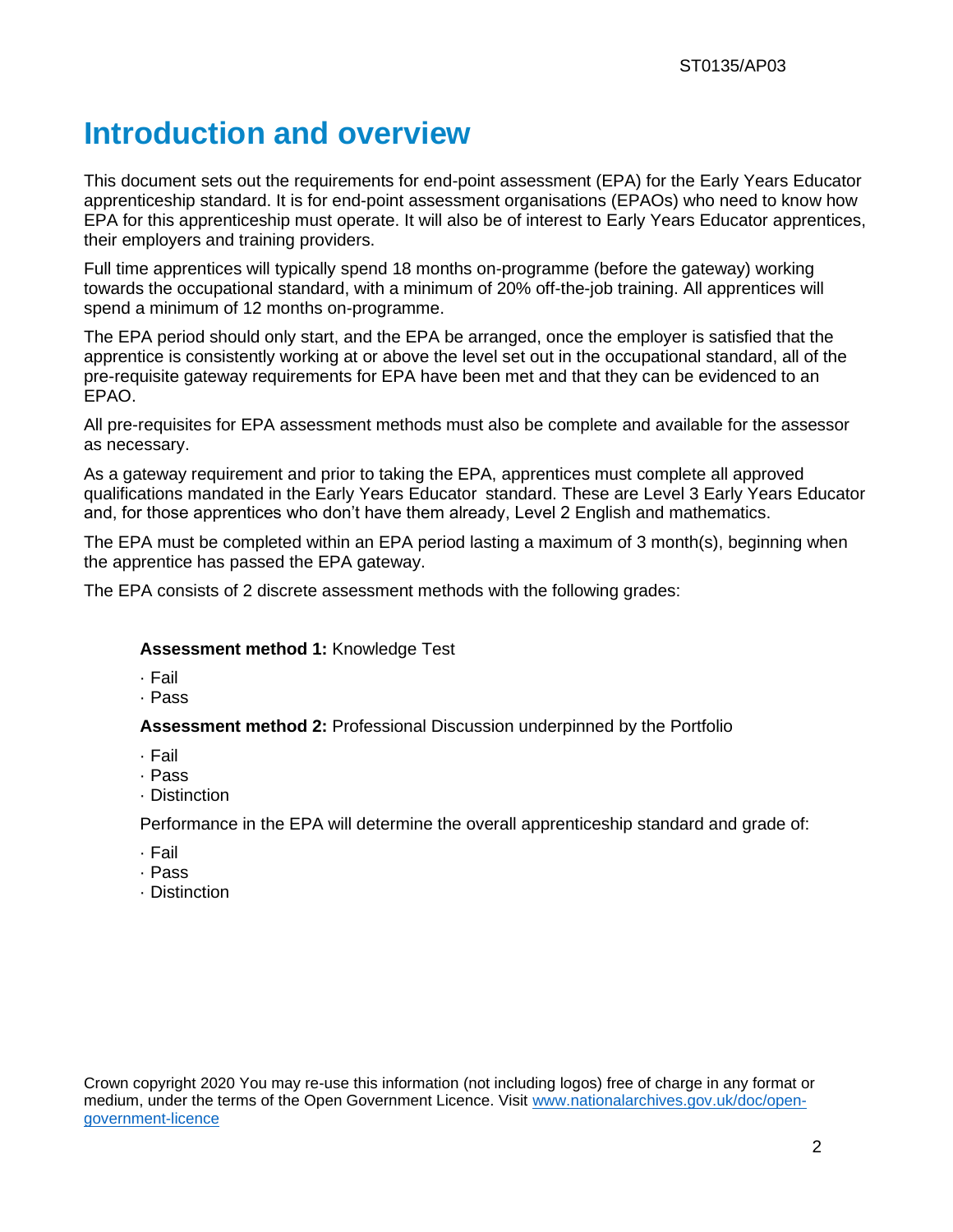# **EPA summary table**

| <b>On-programme</b><br>(typically 18 months)  | Training to develop the occupational standard's knowledge, skills<br>and behaviours.                                                                                                                                                                                                                                                                                                          |  |  |
|-----------------------------------------------|-----------------------------------------------------------------------------------------------------------------------------------------------------------------------------------------------------------------------------------------------------------------------------------------------------------------------------------------------------------------------------------------------|--|--|
| <b>End-point Assessment</b><br><b>Gateway</b> | Employer is satisfied the apprentice is consistently working at, or<br>above, the level of the occupational standard.                                                                                                                                                                                                                                                                         |  |  |
|                                               | The apprentice must complete the following approved qualifications<br>mandated in the standard:                                                                                                                                                                                                                                                                                               |  |  |
|                                               | Early years educator qualification (Level 3)<br>$\bullet$                                                                                                                                                                                                                                                                                                                                     |  |  |
|                                               | Level 3 Award in Paediatric First Aid (RQF) or level 3 Award<br>$\bullet$<br>in emergency Paediatric First Aid (RQF) or complete a first<br>aid course delivered by one of the following types of<br>organisations as per the EYFS requirements. Voluntary aid<br>society, member of trade body with an approval monitoring<br>system, or acknowledged by the Health and Safety<br>Executive. |  |  |
|                                               | English and maths (Level 2)                                                                                                                                                                                                                                                                                                                                                                   |  |  |
|                                               | The apprentice also must complete a portfolio of evidence that will<br>underpin the Professional Discussion. This cannot include reflective<br>accounts or witness testimonies.                                                                                                                                                                                                               |  |  |
| <b>End Point Assessment</b>                   | Assessment Method 1: Knowledge Test                                                                                                                                                                                                                                                                                                                                                           |  |  |
| (which would take a maximum<br>of 3 months)   | Fail<br>Pass                                                                                                                                                                                                                                                                                                                                                                                  |  |  |
|                                               | Assessment Method 2: Professional Discussion underpinned by a<br>Portfolio<br>Fail<br>Pass<br><b>Distinction</b>                                                                                                                                                                                                                                                                              |  |  |
|                                               |                                                                                                                                                                                                                                                                                                                                                                                               |  |  |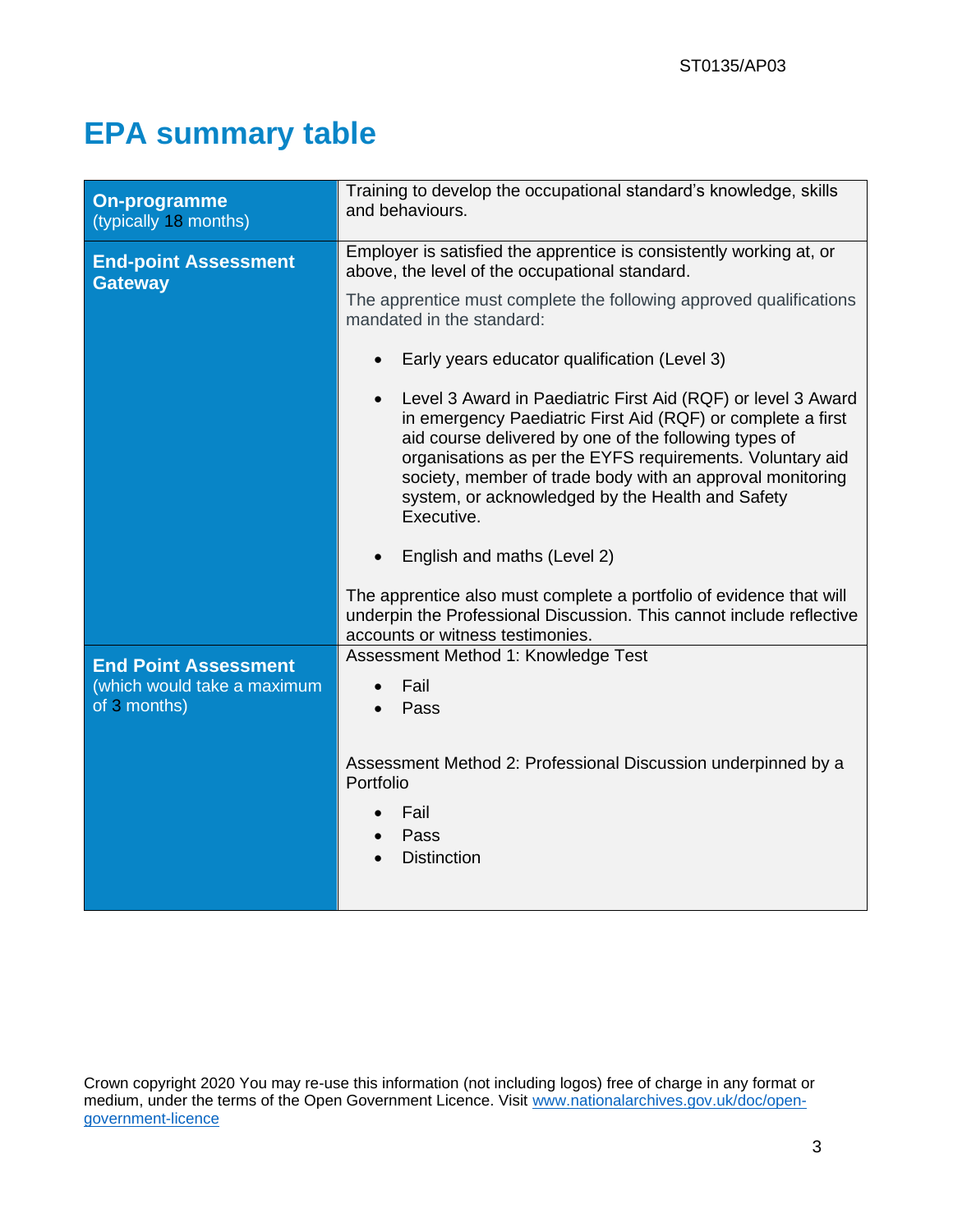# **Length of end-point assessment period:**

The EPA must be completed within an EPA period lasting a maximum of 3 months, beginning when the apprentice has passed the EPA gateway.

# **Order of assessment methods**

The assessment methods can be delivered in either order.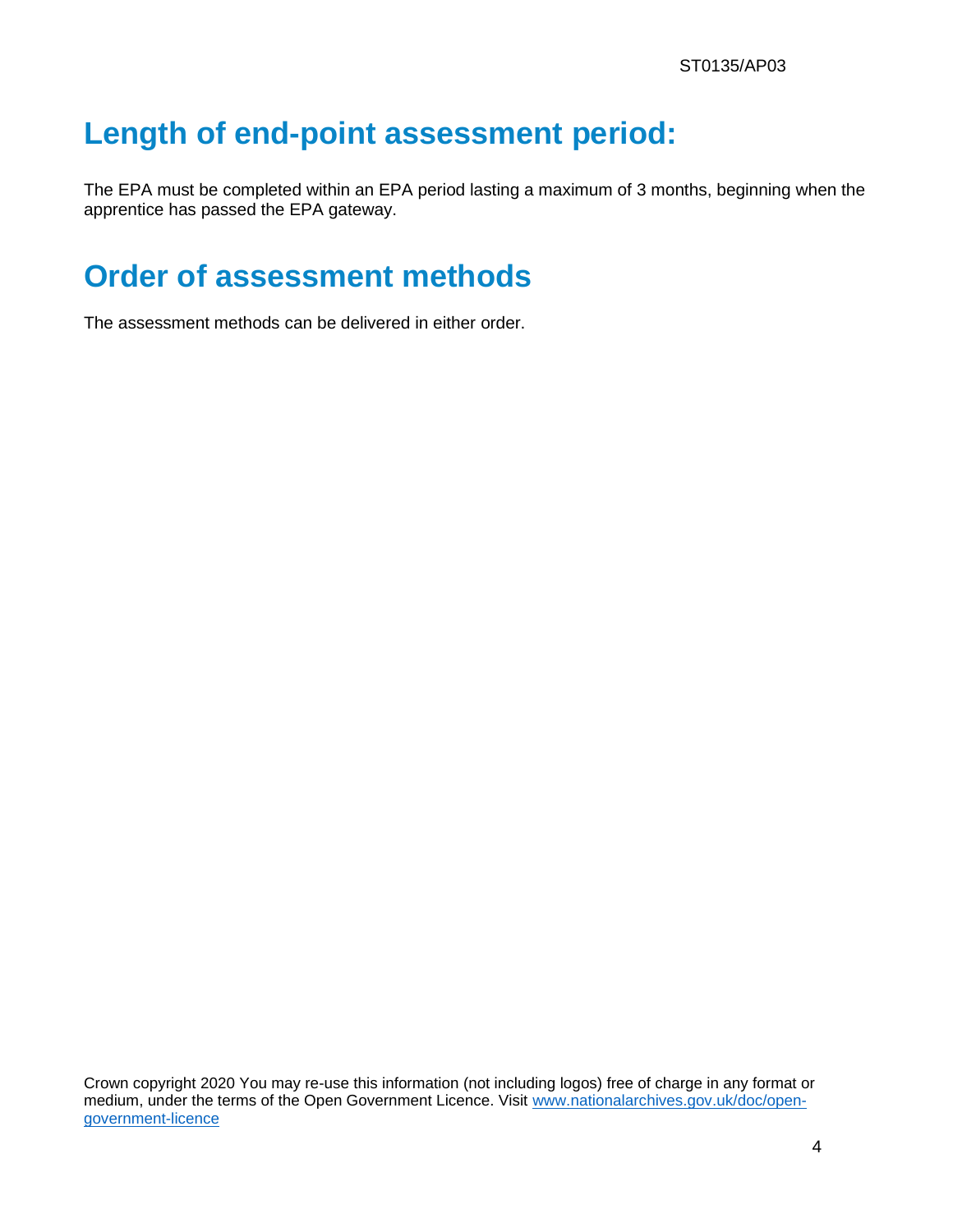# **Gateway**

The EPA period should only start once the employer is satisfied that the apprentice is consistently working at or above the level set out in the occupational standard, that is to say they have achieved occupational competence. In making this decision, the employer may take advice from the apprentice's training provider(s), but the decision must ultimately be made solely by the employer.

In addition to the employer's confirmation that the apprentice is working at or above the level in the occupational standard, the apprentice must have completed the following gateway requirements prior to beginning EPA:

1. English and mathematics at level 2. For those with an education, health and care plan or a legacy statement the apprenticeship's English and mathematics minimum requirement is Entry Level 3 and British Sign Language qualifications are an alternative to English qualifications for whom this is their primary language.

2. Level 3 Early years educator qualification. Please refer to the DfE list of approved EYE qualifications: [https://www.gov.uk/government/publications/eyfs-staffchild-ratios-dfe-approved](https://www.gov.uk/government/publications/eyfs-staffchild-ratios-dfe-approved-qualifications)[qualifications](https://www.gov.uk/government/publications/eyfs-staffchild-ratios-dfe-approved-qualifications)

3. Level 3 Award in Paediatric First Aid. (RQF) or Level 3 Award in Emergency Paediatric First Aid (RQF) or complete a first aid course delivered by one of the following types of organisations as per the EYFS requirements. Voluntary aid society, member of trade body with an approval monitoring system, or acknowledged by the Health and Safety Executive.

4. For the Professional Discussion underpinned by the Portfolio, the apprentice will be required to submit a portfolio of evidence adhering to the following requirements:

- Evidence must demonstrate the apprentice's knowledge, skills and behaviours (KSBs) that will be assessed by the Professional Discussion.
- Evidence must be mapped against the KSBs being assessed by the professional discussion; it is anticipated that individual pieces of evidence will be mapped to multiple KSBs.
- Evidence must relate to 'real' work completed by the apprentice; evidence from simulated activities is not allowed.
- It must contain 10-12 pieces of evidence in total.
- The apprentice's employer must provide a written statement confirming the evidence is attributable to the apprentice.
- Evidence must include:
	- at least two observations of practice, maximum 20-minutes in total duration, which should be video recorded where possible except where there are safeguarding concerns, in which case a written account is acceptable. Video-recorded observations must not be sent to the EPAO as part of the portfolio. Video recordings must not leave the employer's premises and can only be viewed on site. Written accounts where used should be purely factual accounts (i.e. no opinion or judgements) and must be written by someone appropriately qualified and in a position of responsibility (such as a line manager or member of the senior management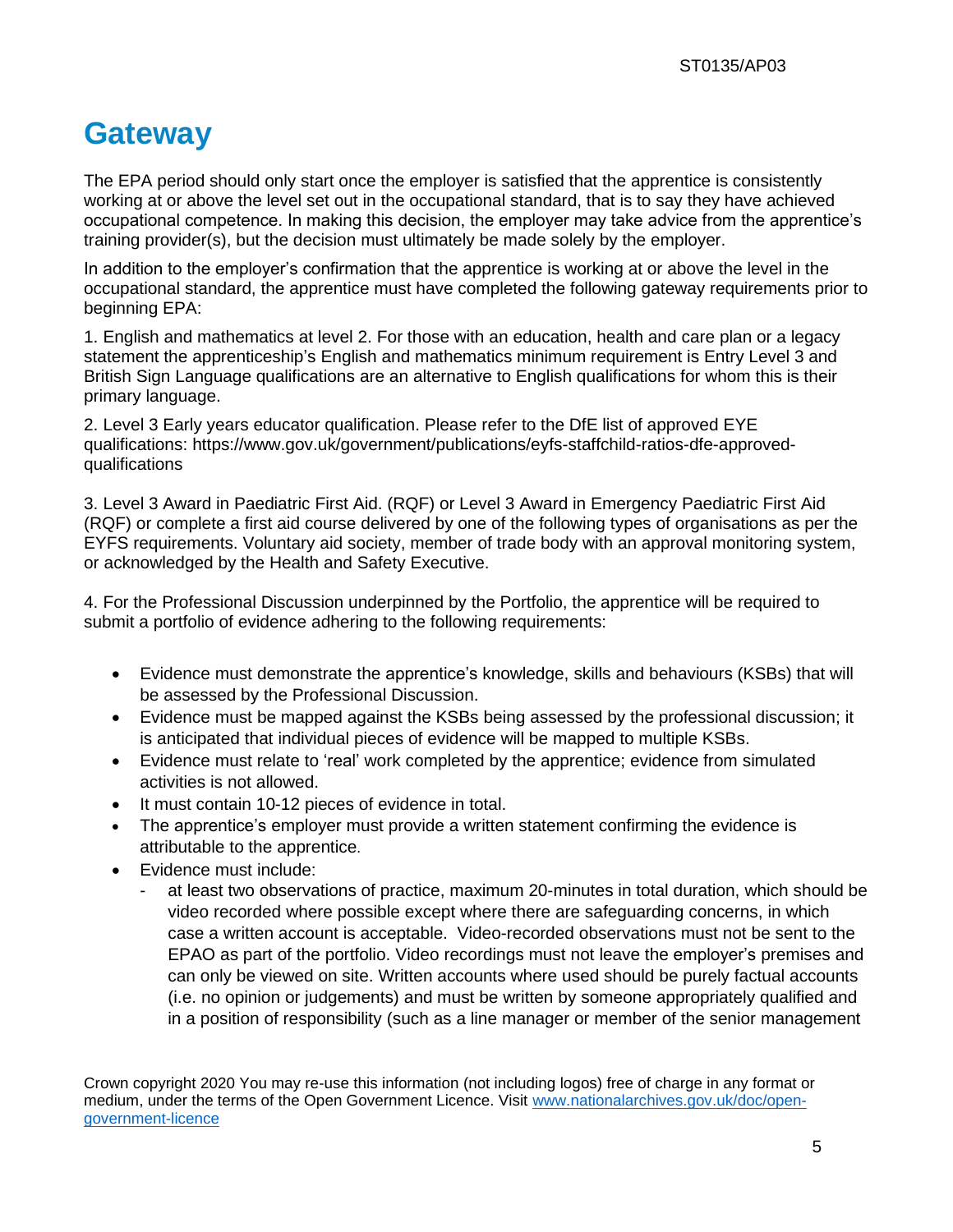team, or the assessor for the qualification), following the EPAO's guidelines and using the template.

- work products produced by the apprentice, for example: observation, assessment and planning documents, risk assessments, communication documents and meeting records.
- employer feedback/review (maximum one)
- CPD training records/certificates
- The apprentice must submit their portfolio of evidence to the EPAO ahead of the EPA. Where video-recorded observations are included within the portfolio, time should be scheduled for the Independent Assessor to view these at the employer's premises prior to the Professional Discussion.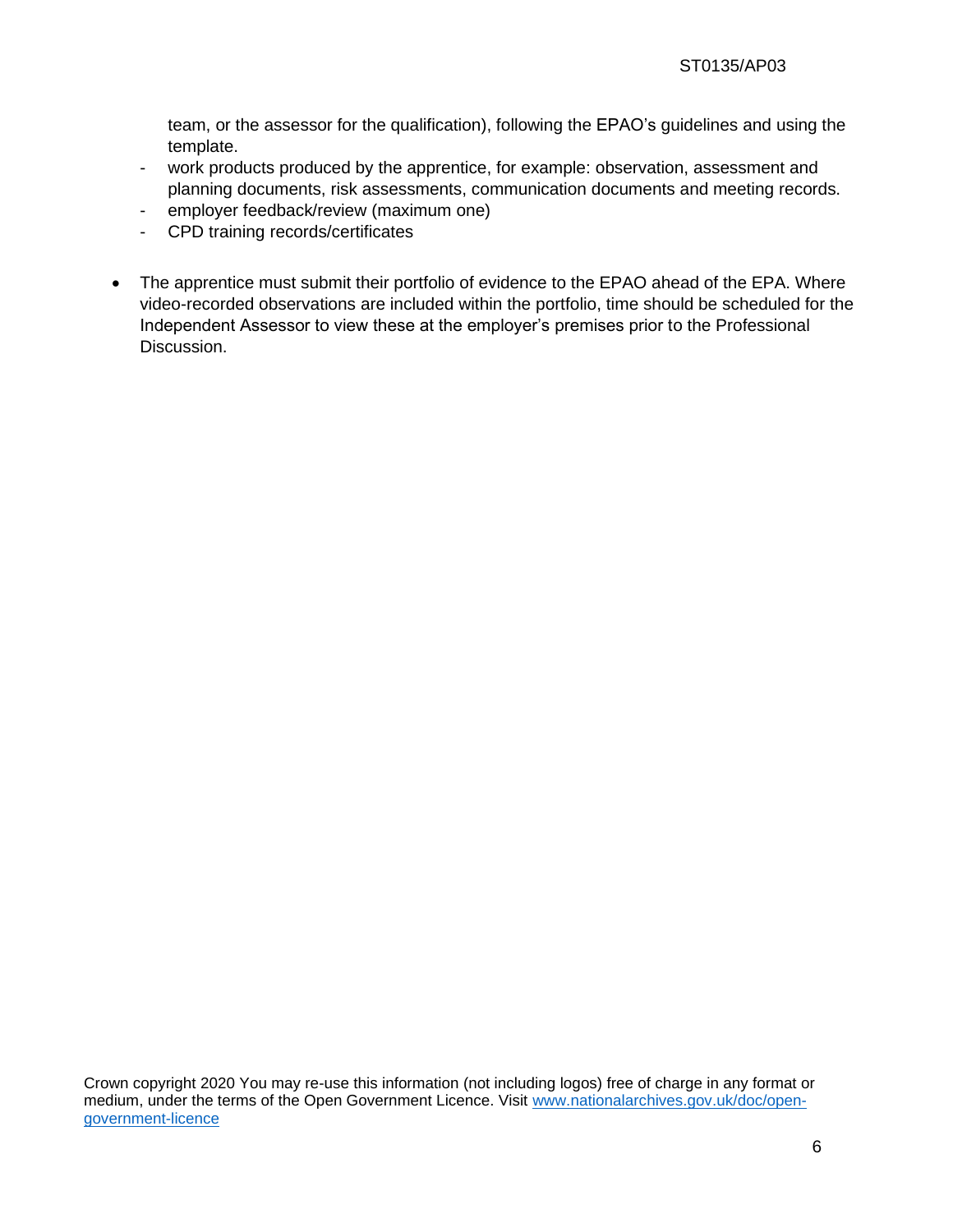## **Assessment methods**

### **Assessment Method 1: Knowledge Test** (This Method has 1 component.)

#### **Method 1: Knowledge Test**

#### **Overview**

A multiple choice test is an effective way of accessing the associated knowledge and skills for this occupation as there is a substantial quantity of theories, psychological practices and safeguarding knowledge to test and assess before competence can be confirmed.

#### **Test Format**

The test can be:

- computer based
- paper based

It will consist of 35 questions, consisting of closed response questions (i.e. multiple-choice questions)

#### **Test administration**

Apprentices must have a maximum of 60 minutes to complete the test. The test is closed book which means that the apprentice cannot refer to reference books or materials.

Apprentices must take the test in a suitably controlled environment that is a quiet space, free of distractions and influence, in the presence of an invigilator. The invigilator may be another external person employed by the EPAO or the independent assessor or specialised (proctor) software, if the test is to be taken on-line. The EPAO is required to have an invigilation policy that will set out how the knowledge test is to be carried out. This will include specifying the most appropriate ratio of apprentices to invigilators to best take into account the setting and security required in administering the knowledge test.

The EPAO is responsible for ensuring the security of testing they administer to ensure the test remains valid and reliable (this includes any arrangements made using online tools). The EPAO is responsible for verifying the validity of the identity of the person taking the test.

If the test is online, the EPAO must ensure that the apprentice is unable to gain an advantage through materials in the room, screen sharing or other behaviours.

The EPAO must verify the suitability of the venue for taking the test and the identity of the person taking the test.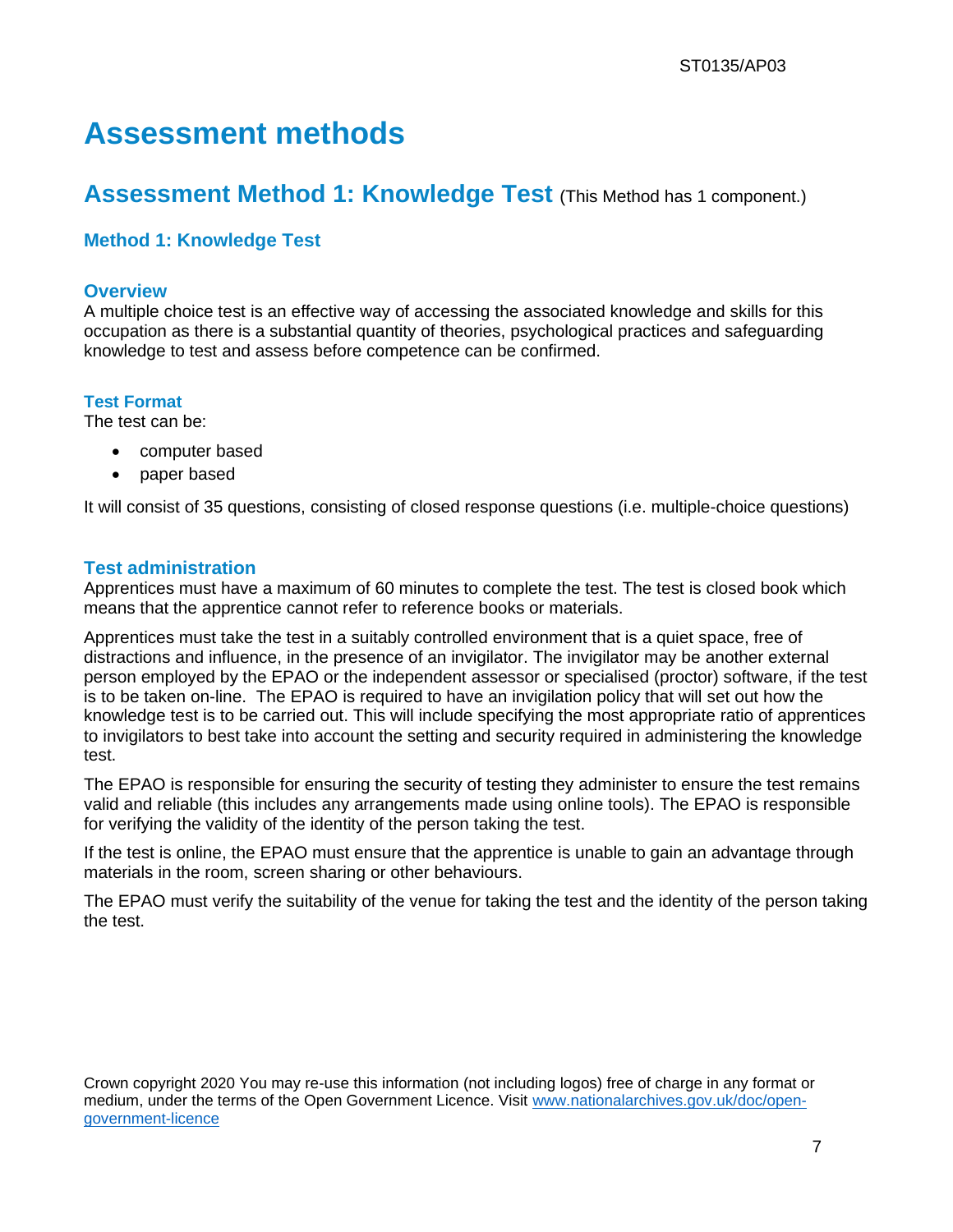#### **Marking**

Tests must be marked by independent assessors or markers employed by the EPAO following a marking guide produced by the EPAO. Alternatively, marking by computer is permissible where question types allow this, to improve marking reliability.

Each question will be worth one mark. Any incorrect or missing answers must be assigned 0 marks.

#### **Question and resources development**

Questions must be written by EPAOs and must be relevant to the occupation and employer settings. It is recommended that this be done in consultation with employers of this occupation. The questions will focus on the patterns of child development and the holistic development of the child. EPAOs should also maintain the security and confidentiality of their questions when consulting employers. EPAOs must develop 'question banks' of sufficient size to prevent predictability and review them regularly (and at least once a year) to ensure they, and the questions they contain, are fit for purpose. The EPAO will produce a bank of questions that is large enough to mitigate predictability and review it at least once per year, updating it as needed.

Apprentices who are resitting / retaking the knowledge test should have different questions to their previous attempt.

5 questions per knowledge test must assess safeguarding (K15).

#### **Required supporting material**

As a minimum EPAOs will produce the following material to support this method:

- a test specification
- sample tests and mark schemes
- live tests and mark schemes
- analysis reports which show areas of weakness for completed tests/exams and an invigilation policy.

### **Assessment Method 2: Professional Discussion underpinned by a**

**portfolio** (This Method has 1 component.)

#### **Method 2: Professional Discussion underpinned by a portfolio**

#### **Overview**

This assessment will take the form of a professional discussion, which must be appropriately structured to draw out the best of the apprentice's competence and excellence and cover the KSBs assigned to this assessment method. It will involve the questions that will focus on coverage of prior learning or activity.

The professional discussion can take place in either of the following: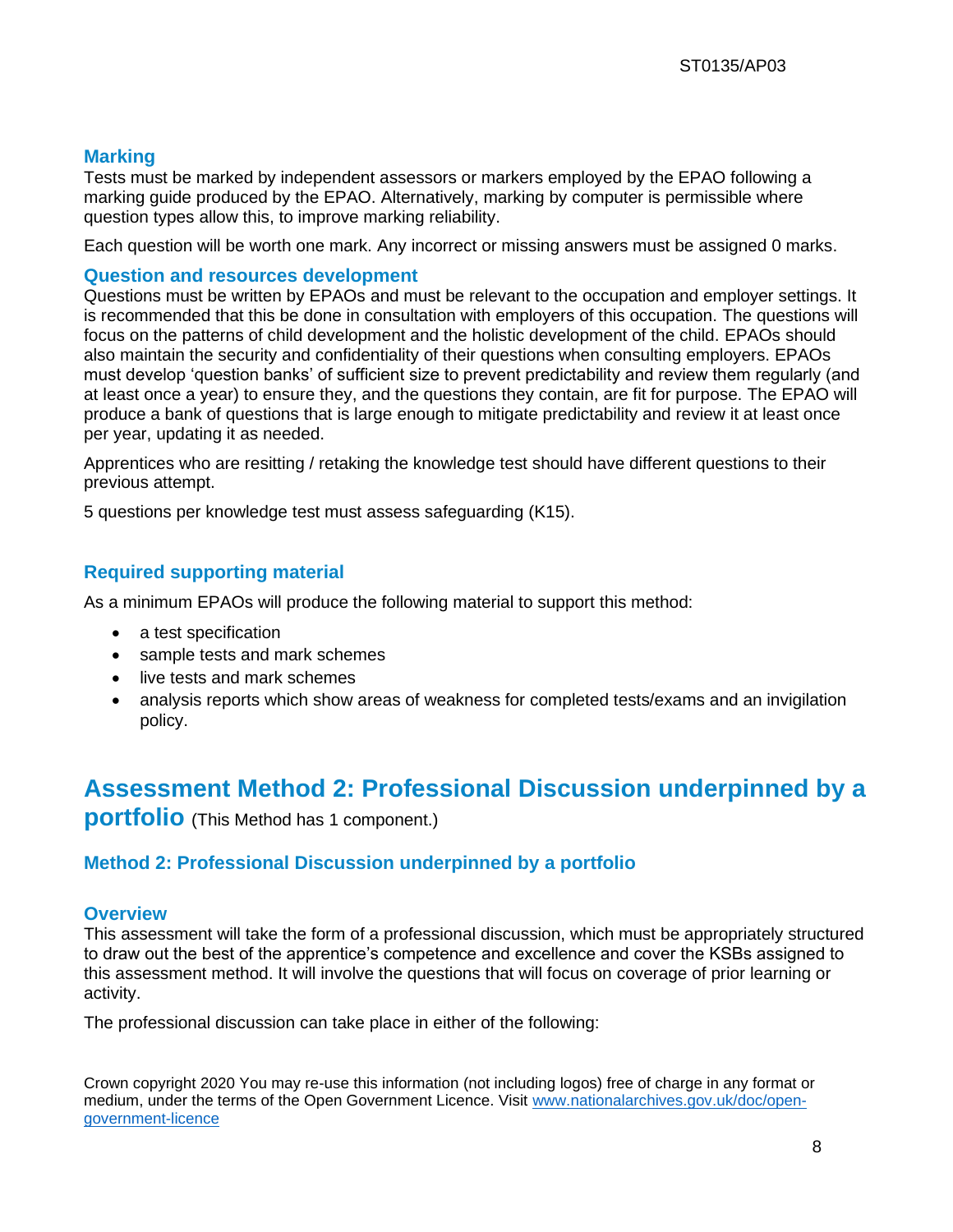- · employer's premises
- · a suitable venue selected by the EPAO (e.g. a training provider's premises)

This assessment method will offer a full synoptic assessment of the apprentice, testing aspects of knowledge, skills and behaviours. It will allow the apprentice to evidence both the knowledge gained and its application through skills and behaviours. The discussion will allow the assessor to thoroughly test understanding through open and follow up (clarification) questions.

This method also complements the qualification and the knowledge test, giving apprentices the best possible opportunity to evidence their competence, including beyond the level outlined in the standard (distinction). The underpinning portfolio also includes naturally-occurring evidence, which can be probed in detail to ensure understanding of the KSBs

#### **Delivery**

The independent assessors will conduct and assess the professional discussion.

Prior to the professional discussion, the independent assessor must have reviewed the apprentice's portfolio in preparation for this assessment. Where video-recorded observations are included within the portfolio, time should be scheduled for the Independent assessor to view these at the employer's premises prior to the Professional Discussion.

The professional discussion must last for 90 minutes. The independent assessor has the discretion to increase the time of the professional discussion by up to 10% to allow the apprentice to complete their last answer. Further time may be granted for apprentices with appropriate needs, for example where signing services are required.

During this method, the independent assessor must combine questions from the EPAO's question bank that will be used as assessor starter questions but will be followed up with those generated by the assessor themselves that target specific elements of the apprentice's portfolio.

The discussion should be a 1:1 conversation, underpinned by the portfolio. Both the assessor and the apprentice must have access to the portfolio during the discussion.

Video conferencing can be used to conduct the professional discussion, but the EPAO must have processes in place to verify the identity of the apprentice and ensure the apprentice is not being aided in some way, for example, screen share and 360-degree camera function with assessors.

The independent assessor must use the assessment tools and procedures that are set by the EPAO to record the professional discussion.

The independent assessor will make all grading decisions.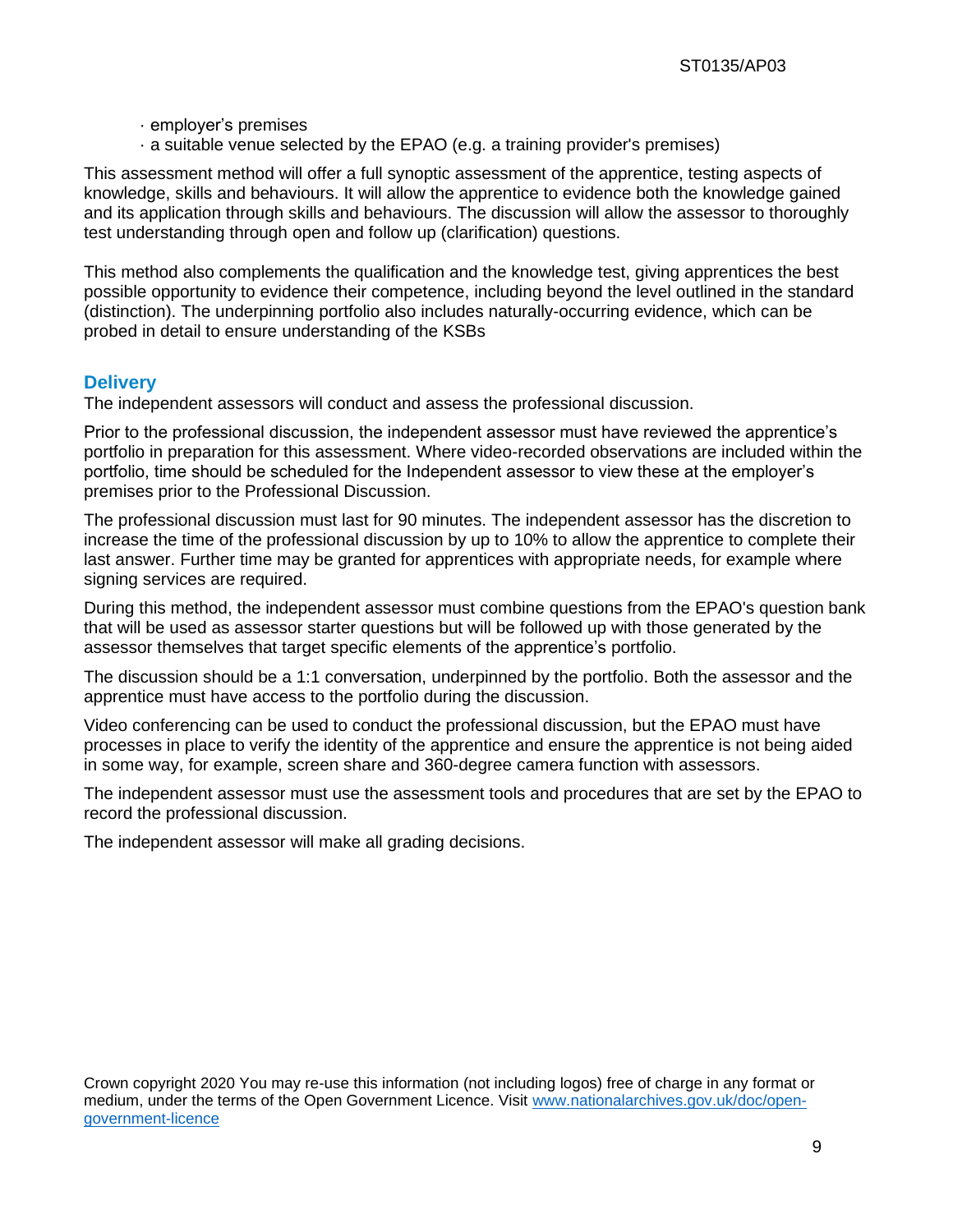#### **Venue**

The professional discussion should take place in a quiet room, free from distractions and influence.

#### **Other relevant information**

A structured specification and question bank must be developed by EPAOs. The 'question bank' must be of sufficient size to prevent predictability and EPAOs must review it regularly (and at least once a year) to ensure that it, and its content, are fit for purpose. The specifications, including questions relating to the underpinning knowledge, skills and behaviours, must be varied yet allow assessment of the relevant KSBs.

EPAOs must ensure that apprentices have a different set of questions in the case of re-sits/re-takes.

Independent assessors must be developed and trained by the EPAO in the conduct of professional discussions and reaching consistent judgements.

EPAOs will produce the following material to support this assessment method:

- A template for the assessor to use to capture questions, responses, evidence and grades awarded.
- A briefing document for apprentices and their employers on how the professional discussion will be carried out.
- A template to be used to record written accounts of observations of practice, in cases where video evidence cannot be provided due to safeguarding concerns.
- Guidance notes on how to complete the template used to record written accounts of observations of practice, in cases where video evidence cannot be provided due to safeguarding concerns.

At the start of the discussion, the independent assessor must assure the apprentice that all information presented during the discussion will be held confidentially. The only exceptions to this will be where the child is deemed to be at risk, for example, if a safeguarding issue is described that has not been previously reported.

## **Weighting of assessment methods**

All assessment methods are weighted equally in their contribution to the overall EPA grade.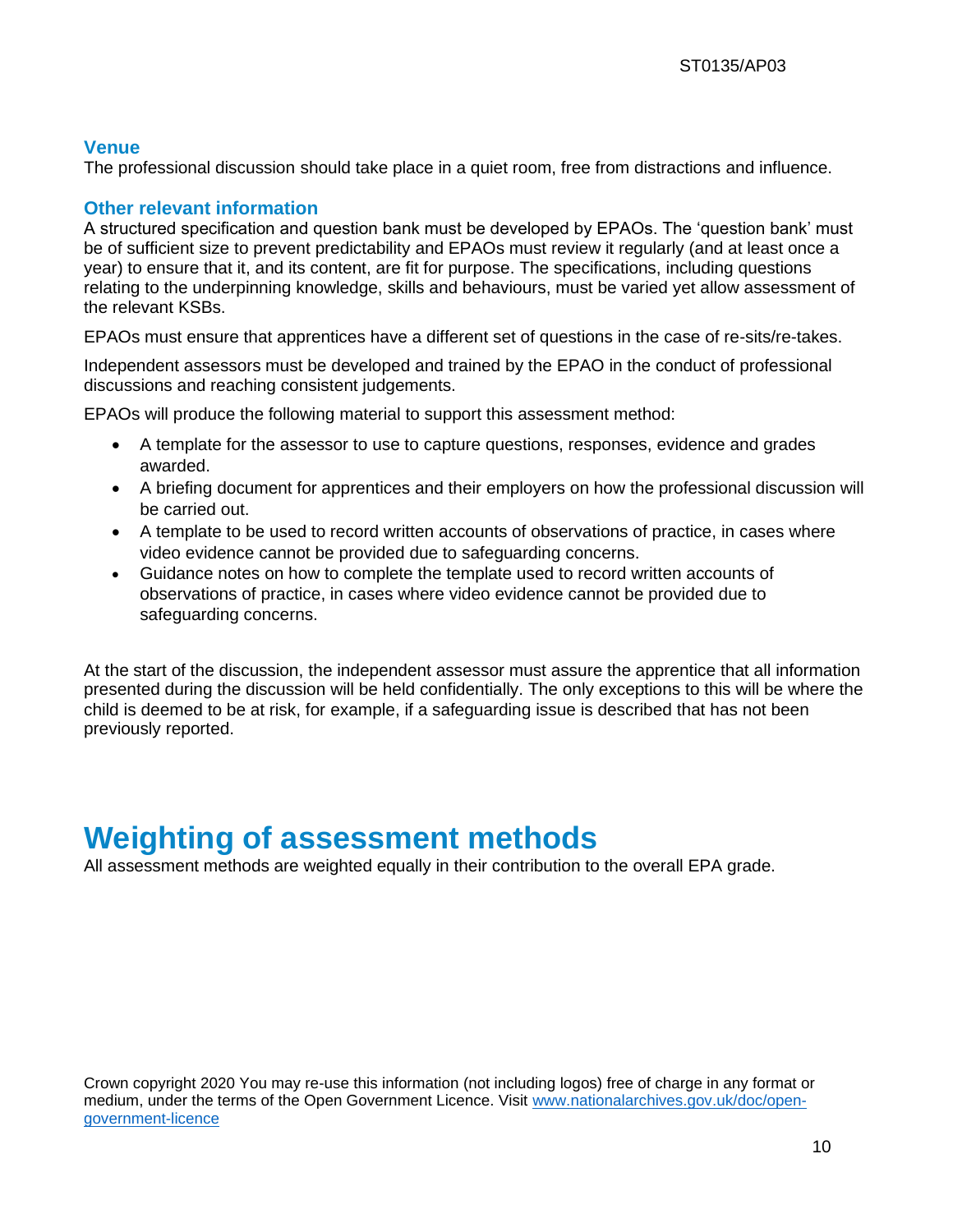## **Grading Assessment method 1: Knowledge Test**

| <b>KSBs</b>                                                                                                                                                | Fail                               | <b>Pass</b>                                                                                                                                                                                                                     |
|------------------------------------------------------------------------------------------------------------------------------------------------------------|------------------------------------|---------------------------------------------------------------------------------------------------------------------------------------------------------------------------------------------------------------------------------|
| K1 K2<br><b>K3 K4</b><br><b>K5 K6</b><br><b>K7 K8</b><br>K9<br>K <sub>11</sub><br>K <sub>12</sub><br>K <sub>13</sub><br>K <sub>14</sub><br>K <sub>15</sub> | Does not meet<br>the pass criteria | The apprentice must<br>answer correctly a<br>minimum of 23<br>questions out of 35 to<br>achieve a pass. Of<br>the 23 questions<br>answered correctly,<br>these must include all<br>5 questions relating to<br>K <sub>15</sub> . |

The following grade boundaries apply to the test:

| Grade       | <b>Minimum score</b> | <b>Maximum score</b> |
|-------------|----------------------|----------------------|
| <b>Pass</b> | 23                   | 35                   |
| Fail        |                      | $\Omega$<br>∠∠       |

### **Assessment method 1: Professional Discussion underpinned by a portfolio**

| <b>KSBs</b> | Fail                                  | <b>Pass</b>                                                                                                                                                                   | <b>Distinction</b>                                                                                                                                                        |
|-------------|---------------------------------------|-------------------------------------------------------------------------------------------------------------------------------------------------------------------------------|---------------------------------------------------------------------------------------------------------------------------------------------------------------------------|
|             |                                       |                                                                                                                                                                               | The apprentice must meet all of the<br>pass criteria.                                                                                                                     |
|             |                                       |                                                                                                                                                                               | To achieve a distinction, the<br>apprentice must also meet a<br>minimum of 10 of the distinction<br>criteria.                                                             |
|             | Does not<br>meet the<br>pass criteria |                                                                                                                                                                               |                                                                                                                                                                           |
| S10, S11    |                                       | 1. Provides evidence of how they<br>have modelled and promoted<br>positive behaviours (for example,<br>turn-taking) in their day-to-day<br>practice and shows evidence of the | Provides evidence of having used<br>more than two behaviour<br>management strategies to promote<br>positive behaviours, detailing why<br>different strategies were chosen |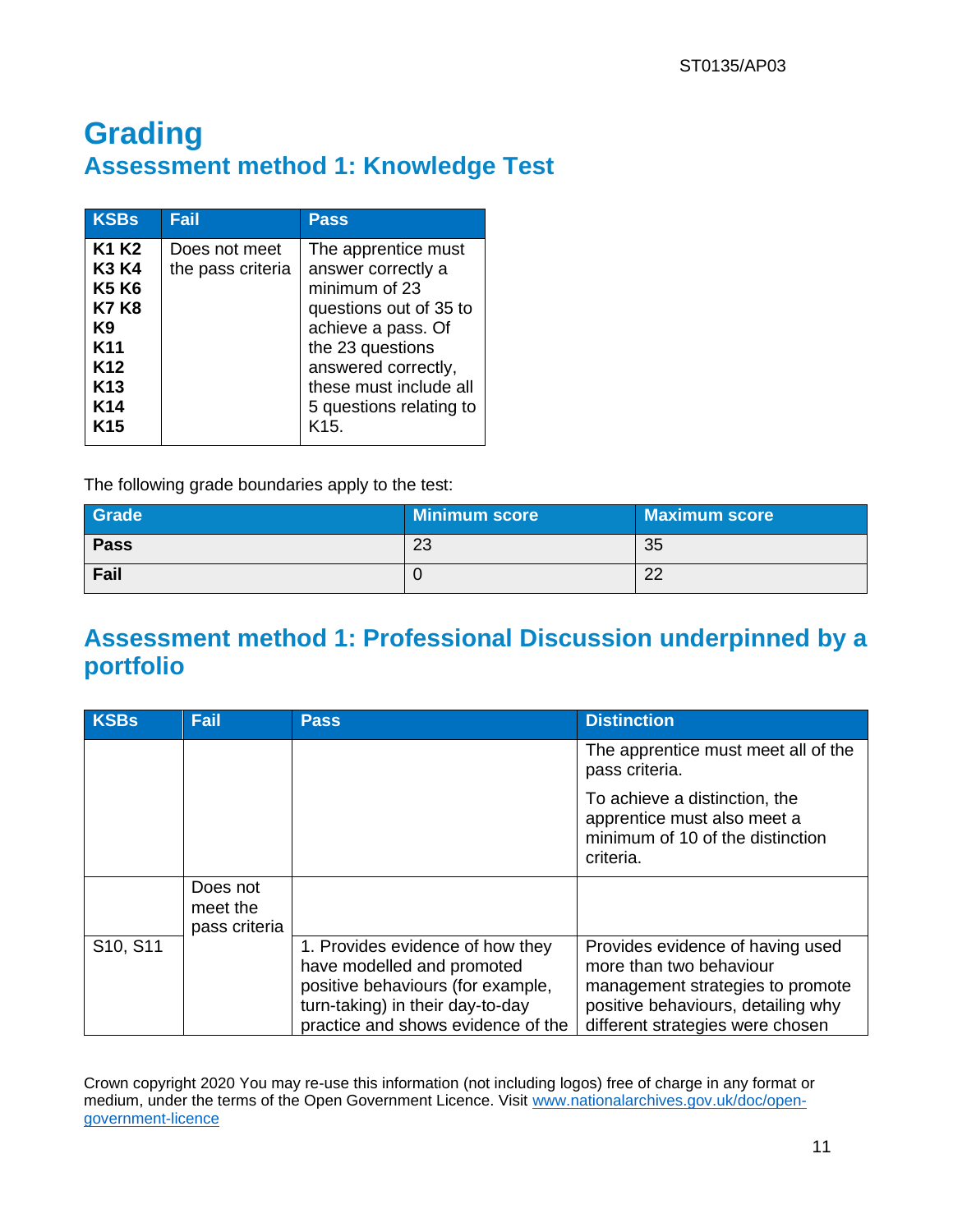| <b>KSBs</b>                                                                                              | Fail | <b>Pass</b>                                                                                                                                                                                                                                                                                                                                                                                                                              | <b>Distinction</b>                                                                                                                                                                                                                                                                                                                                                                     |
|----------------------------------------------------------------------------------------------------------|------|------------------------------------------------------------------------------------------------------------------------------------------------------------------------------------------------------------------------------------------------------------------------------------------------------------------------------------------------------------------------------------------------------------------------------------------|----------------------------------------------------------------------------------------------------------------------------------------------------------------------------------------------------------------------------------------------------------------------------------------------------------------------------------------------------------------------------------------|
|                                                                                                          |      | positive effect on children's<br>behaviour as a result.                                                                                                                                                                                                                                                                                                                                                                                  | and explaining how these were<br>successful in supporting children to<br>manage their own behaviour.                                                                                                                                                                                                                                                                                   |
| S26, S27,<br>K <sub>2</sub> , K <sub>4</sub> ,<br>K8, S16,<br>B1, B2,<br>B <sub>3</sub> , B <sub>4</sub> |      | 2. Communicates with, and<br>provides information to parents<br>and/or carers to understand how<br>their child is doing; works in<br>partnership with parents and<br>carers to identify where they can<br>help the child's progress, and<br>encourages them in the valuable<br>contribution they make to the<br>child's health, well-being, learning<br>and development. Plans the next<br>stages of development with the key<br>person. | Establishes and maintains effective<br>partnership working which leads to<br>improvements within the provision<br>and the outcomes for children and<br>their families. For example:<br>improvement in a child's behaviour<br>over time thanks to effective<br>parental involvement that has<br>improved and contributed to a<br>child's health, wellbeing learning<br>and development. |
| S3, B4                                                                                                   |      | 3. Able to explain how the planning<br>and leading of activities and<br>purposeful play opportunities have<br>been approached to reflect the<br>learning and development areas of<br>the current early education<br>curriculum requirements, in order<br>to move the children's learning to<br>the next stage of development.                                                                                                            | Can evidence how curriculum<br>based planning and leading of<br>activities has led to accelerated<br>progression in the child's learning,<br>e.g. using observations, planning<br>and documents.                                                                                                                                                                                       |
| S4, K2,<br>K4, K8,<br>S14, B1,<br><b>B4</b>                                                              |      | 4. Able to explain the child's stage<br>and how they use this knowledge<br>to approach planning of activities in<br>order to support children's<br>wellbeing and independence, in<br>line with their individual needs and<br>circumstances, providing<br>consistent care and responding to<br>the needs of the child in order to<br>prepare them for the next stage of<br>their learning.                                                | Demonstrates which activities have<br>accelerated children's learning and<br>which types of activities are<br>appropriate for individual children<br>and is able to evidence where it has<br>accelerated children's learning (e.g.<br>using observations and planning<br>documents).                                                                                                   |
| S5, S14,<br>K4, B1, B4                                                                                   |      | 5. Evidences using age-related<br>expectations, knowledge of stage<br>of development and the individual<br>needs of the child to provide a<br>range of appropriate learning<br>experiences, environments and<br>opportunities.                                                                                                                                                                                                           | Demonstrates having provided<br>varied learning experiences,<br>incorporating new ways of learning<br>and experiences, informed by their<br>knowledge of areas of learning, and<br>evidence how these have                                                                                                                                                                             |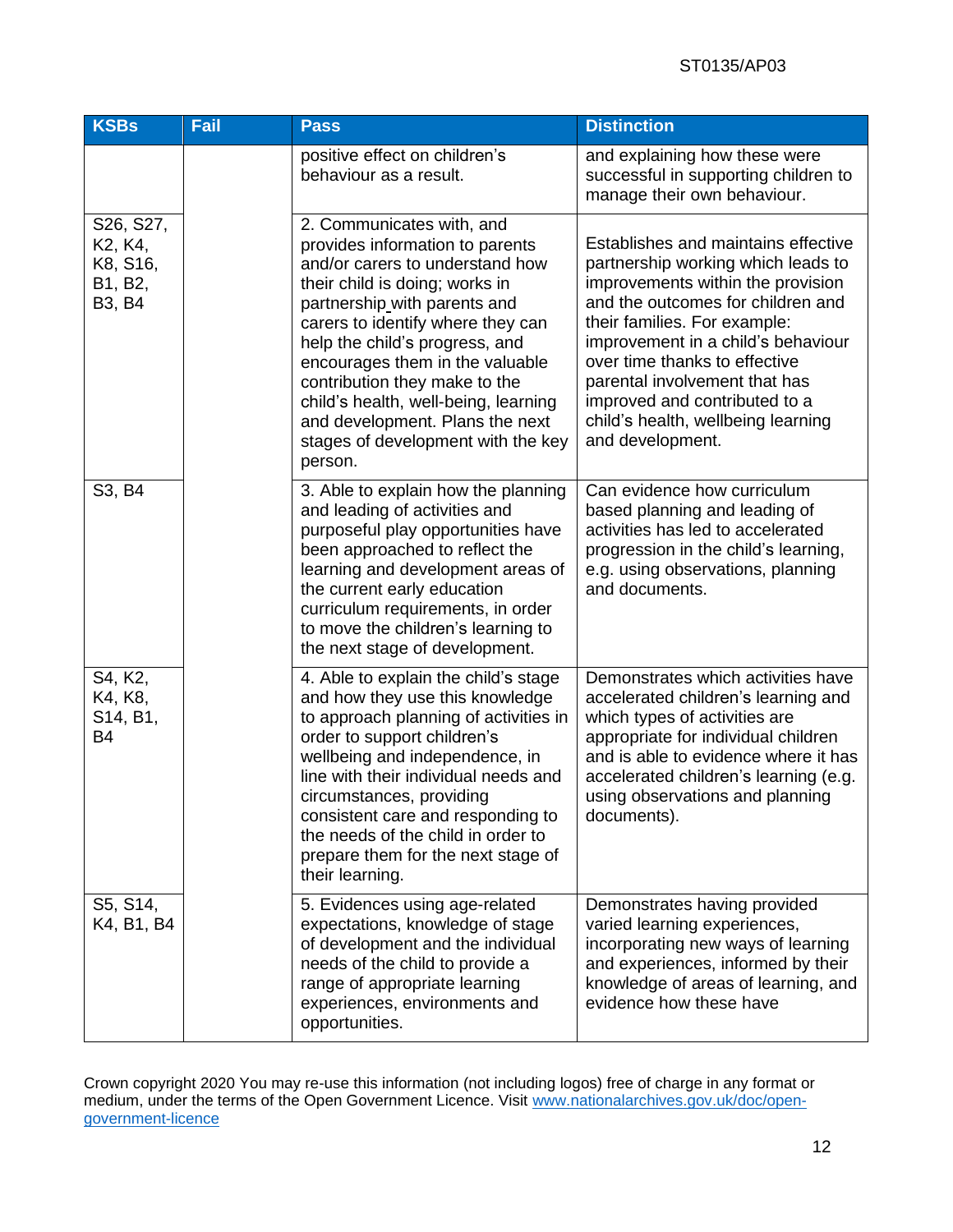| <b>KSBs</b>                                                   | Fail | <b>Pass</b>                                                                                                                                                                                                                                                 | <b>Distinction</b>                                                                                                                                                                                              |
|---------------------------------------------------------------|------|-------------------------------------------------------------------------------------------------------------------------------------------------------------------------------------------------------------------------------------------------------------|-----------------------------------------------------------------------------------------------------------------------------------------------------------------------------------------------------------------|
|                                                               |      |                                                                                                                                                                                                                                                             | successfully engaged, enthused<br>and motivated children to learn.                                                                                                                                              |
| S6, B1, B4                                                    |      | 6. Encourages children's<br>participation through a balance of<br>adult led and child-initiated<br>activities. Plans the type of activity<br>children will engage in, providing<br>opportunities for child participation<br>through a range of experiences. |                                                                                                                                                                                                                 |
| S9, K2,<br>B1, B4, B6                                         |      | 7. Uses their knowledge of the<br>children in their care to plan and<br>support group learning, being<br>sensitive to the needs of each child<br>in order to support socialisation,<br>improving the child's confidence in<br>social situations.            |                                                                                                                                                                                                                 |
| S7, B1, B4                                                    |      | 8. Uses effective strategies that<br>deepens a child's understanding.<br>Can explain the benefit of<br>sustained shared thinking and<br>evidence the planning of activities<br>that demonstrate how the<br>strategies are implemented.                      | Able to evidence more than two<br>strategies used to promote<br>sustained shared thinking for<br>children with different<br>needs/backgrounds e.g. EAL,<br>SEND, disadvantaged, or ethnic<br>minority children. |
| S <sub>15</sub> , S <sub>13</sub> ,<br>S23, K10,<br><b>B4</b> |      | 9. Completes formative and<br>summative assessments in the<br>required format. Uses assessment<br>data to inform next steps and<br>planning.                                                                                                                | Evidences that children have made<br>progress as a result of accurate<br>assessments being completed.                                                                                                           |
| S1, K4,<br>K8, K10,<br>B1, B3,<br>B4, B5,<br>B6,              |      | 10. Uses strategies to support<br>children in relation to individual<br>circumstances such as the needs<br>of children with English as an<br>additional language, family<br>breakdown, birth of a sibling.                                                  |                                                                                                                                                                                                                 |
| S <sub>23</sub>                                               |      | 11. Maintains accurate and<br>coherent records and reports.                                                                                                                                                                                                 |                                                                                                                                                                                                                 |
| S <sub>13</sub>                                               |      | 12. Carries out and records<br>appropriate observational                                                                                                                                                                                                    | Demonstrates an awareness of the<br>different types of observational<br>assessment methods, chooses the<br>most relevant method dependant on                                                                    |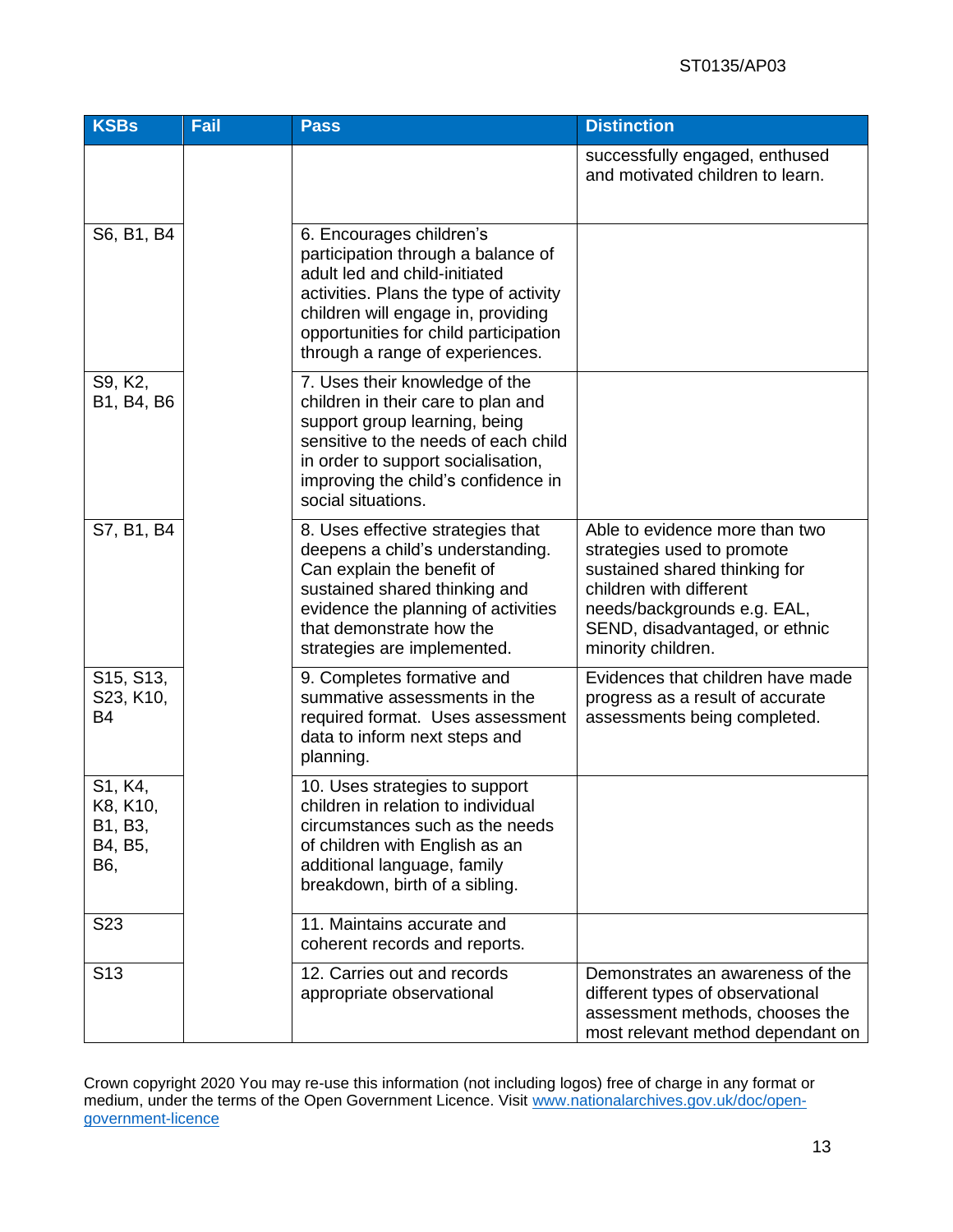| <b>KSBs</b>                 | Fail | <b>Pass</b>                                                                                                                                                                                                                                                                                   | <b>Distinction</b>                                                                                                                                                                                            |
|-----------------------------|------|-----------------------------------------------------------------------------------------------------------------------------------------------------------------------------------------------------------------------------------------------------------------------------------------------|---------------------------------------------------------------------------------------------------------------------------------------------------------------------------------------------------------------|
|                             |      | assessment accurately across a<br>range of contexts.                                                                                                                                                                                                                                          | the needs of the individual child and<br>understands how it is underpinned<br>by appropriate theory or strategy.                                                                                              |
| S23, K15,<br>B <sub>3</sub> |      | 13. Complies with appropriate<br>safeguarding and data protection<br>policies. Can provide an example<br>of when it would be appropriate to<br>share information.                                                                                                                             | Has suggestions to improve record<br>keeping in relation to confidentiality<br>of information and/or safeguarding<br>of children and the systems in place<br>to support children and their<br>parents/carers. |
| S25, B1,<br><b>B2</b>       |      | 14. Works and contributes<br>effectively within the immediate<br>and wider team to ensure the<br>needs of both babies and children<br>are met over time, evidencing the<br>ability to professionally challenge<br>poor practice.                                                              |                                                                                                                                                                                                               |
| S12, K8,<br>K10, B5         |      | 15. Supports children that have<br>additional needs and provides<br>activities that will improve the<br>outcomes for children, working well<br>together with parents/carers and<br>professionals.                                                                                             | Identifies children with additional<br>needs and implements strategies<br>for early intervention that include<br>working effectively with<br>parents/carers and professionals.                                |
| S24, K15,<br>B1, B2, B3     |      | 16. Complies with all requirements<br>and expectations for confidentiality<br>of information. Understands the<br>importance of safeguarding the<br>children and the systems in place<br>to support children. Is able to work<br>in partnership with parents/carers<br>on an individual basis. | Has suggestions to improve<br>practice in relation to confidentiality<br>of information and/or safeguarding<br>of children and the systems in place<br>to support children and their<br>parents/carers.       |
| S24, K12,<br><b>B4</b>      |      | 17. Actively demonstrates the<br>importance of Health and Safety<br>systems in the workplace.                                                                                                                                                                                                 | Has suggestions to improve<br>practice in relation to Health and<br>Safety.                                                                                                                                   |
| S2, K5,<br><b>B5, B6</b>    |      | 18. Actively promotes equality of<br>opportunity and anti-discriminatory<br>practice through meeting parents<br>and children's individual needs and<br>celebrating diversity.                                                                                                                 |                                                                                                                                                                                                               |
| S8, B4                      |      | 19. Effectively supports children to<br>develop their communication and                                                                                                                                                                                                                       |                                                                                                                                                                                                               |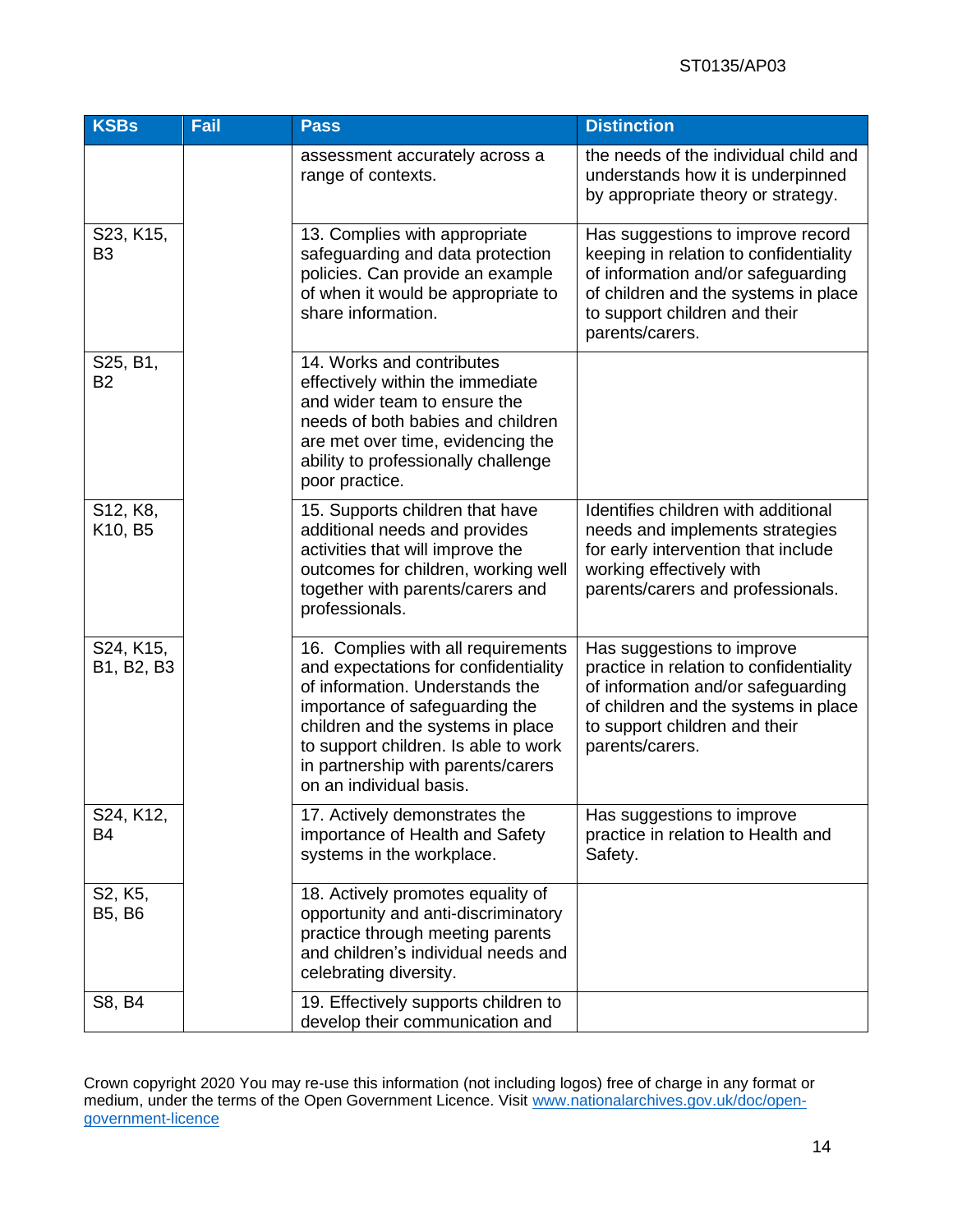#### ST0135/AP03

| <b>KSBs</b>            | Fail | <b>Pass</b>                                                                                                                                                                                                                                                                                                                             | <b>Distinction</b>                                                                                                                                                                                                                                                                                                                                          |
|------------------------|------|-----------------------------------------------------------------------------------------------------------------------------------------------------------------------------------------------------------------------------------------------------------------------------------------------------------------------------------------|-------------------------------------------------------------------------------------------------------------------------------------------------------------------------------------------------------------------------------------------------------------------------------------------------------------------------------------------------------------|
|                        |      | language skills. For example,<br>supports children to express<br>vocabulary, and develop own<br>narratives and explanations.                                                                                                                                                                                                            |                                                                                                                                                                                                                                                                                                                                                             |
| S19, K16,<br><b>B1</b> |      | 20. Plans and carries out physical<br>care routines to meet a child's<br>individual needs, including<br>appropriate infection control<br>measures.                                                                                                                                                                                      |                                                                                                                                                                                                                                                                                                                                                             |
| S20, K16               |      | 21. Promotes healthy lifestyles<br>through their activities $-$ e.g., by<br>encouraging babies and young<br>children to consume healthy and<br>balanced meals, snacks and drinks<br>appropriate for their age, and/or by<br>encouraging them to be physically<br>active through planned and<br>spontaneous activity through the<br>day. | Has an excellent understanding of<br>the menus in the setting, is able to<br>explain why children are offered<br>different types of meals. Plans and<br>carries out activities that promote<br>Healthy Lifestyles and uses<br>strategies to support practitioners in<br>terms of promoting a healthy<br>lifestyle, including barriers to<br>healthy eating. |
| K16, S21               |      | 22. Completes personal protective<br>equipment tasks to minimise the<br>spread of infection. Understands<br>the importance of following<br>procedures and applying the<br>appropriate measures, for example<br>re handwashing, food hygiene<br>practices and dealing with<br>spillages safely.                                          | Has evidence of providing<br>recommendations of change to<br>support effective infection<br>preventative and hygiene-related<br>activities.                                                                                                                                                                                                                 |
| S <sub>18</sub>        |      | 23. Undertakes ongoing<br>continuous professional<br>development and reflective<br>practice. Actively seeks new<br>opportunities to develop that have<br>a positive impact on the learning<br>outcomes for the children.                                                                                                                |                                                                                                                                                                                                                                                                                                                                                             |
| S <sub>17</sub>        |      | 24. Communicates effectively<br>through written and oral means<br>throughout day-to-day practice. Is<br>able to demonstrate how the<br>communication strategy is altered<br>depending on the target audience,                                                                                                                           |                                                                                                                                                                                                                                                                                                                                                             |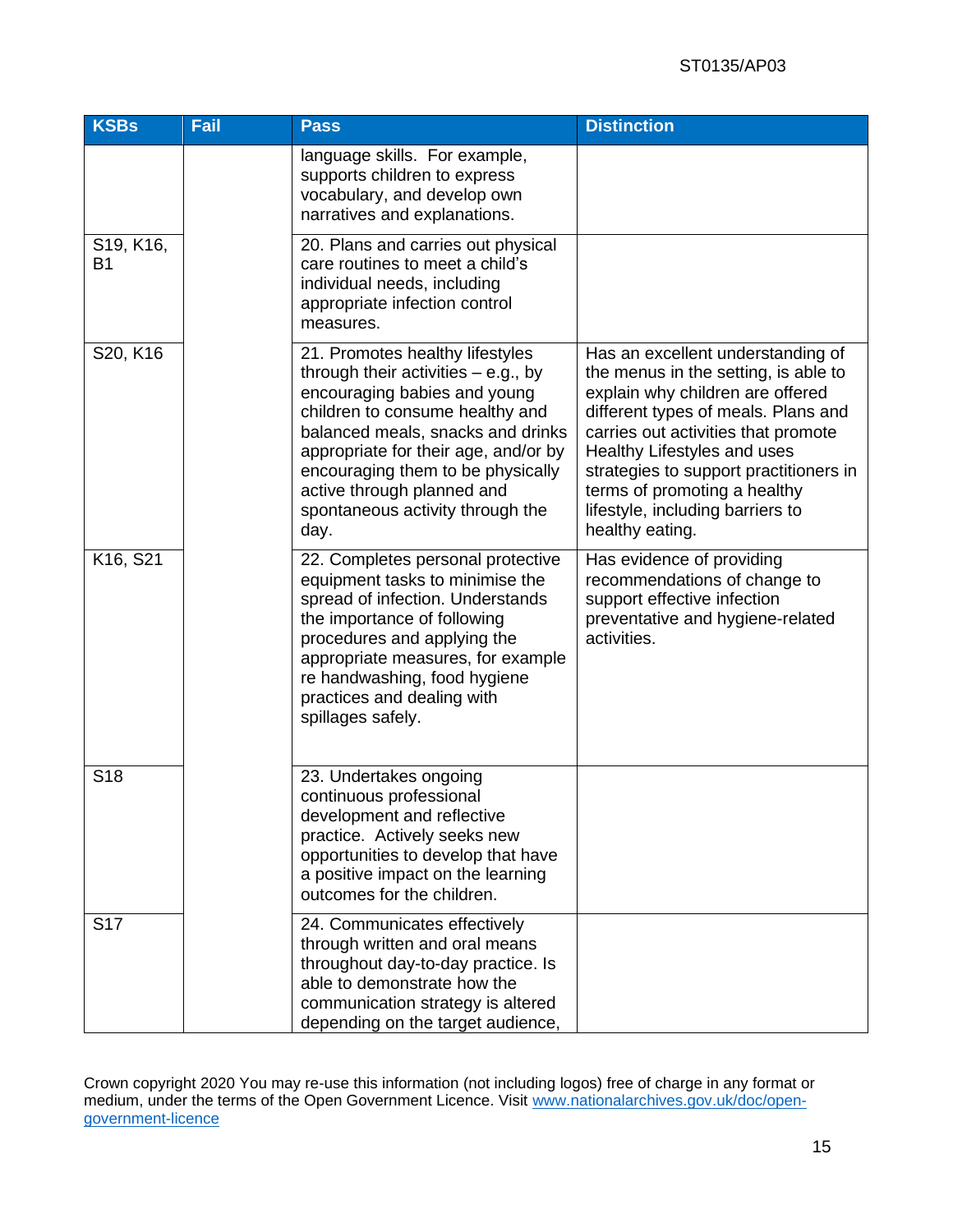#### ST0135/AP03

| <b>KSBs</b>     | <b>Fail</b> | <b>Pass</b>                                                                                    | <b>Distinction</b> |
|-----------------|-------------|------------------------------------------------------------------------------------------------|--------------------|
|                 |             | for example parents, carers,<br>professionals, children and<br>children with additional needs. |                    |
| S <sub>22</sub> |             | 25. Undertakes risk assessments<br>within the setting.                                         |                    |

#### **Overall EPA grading**

All EPA methods must be passed for the EPA to be passed overall. To achieve a pass, both methods must be passed. To achieve a distinction, 10 of the distinction criteria must be achieved, in addition to the pass criteria for the professional discussion. Grades from individual assessment methods should be combined in the following way to determine the grade of the EPA as a whole:

| <b>Knowledge Test 1</b> | <b>Professional Discussion 2</b> | <b>Overall Grading</b> |
|-------------------------|----------------------------------|------------------------|
| Fail                    | Fail                             | Fail                   |
| Fail                    | Pass                             | Fail                   |
| Pass                    | Fail                             | Fail                   |
| Pass                    | Pass                             | Pass                   |
| Fail                    | <b>Distinction</b>               | Fail                   |
| Pass                    | <b>Distinction</b>               | <b>Distinction</b>     |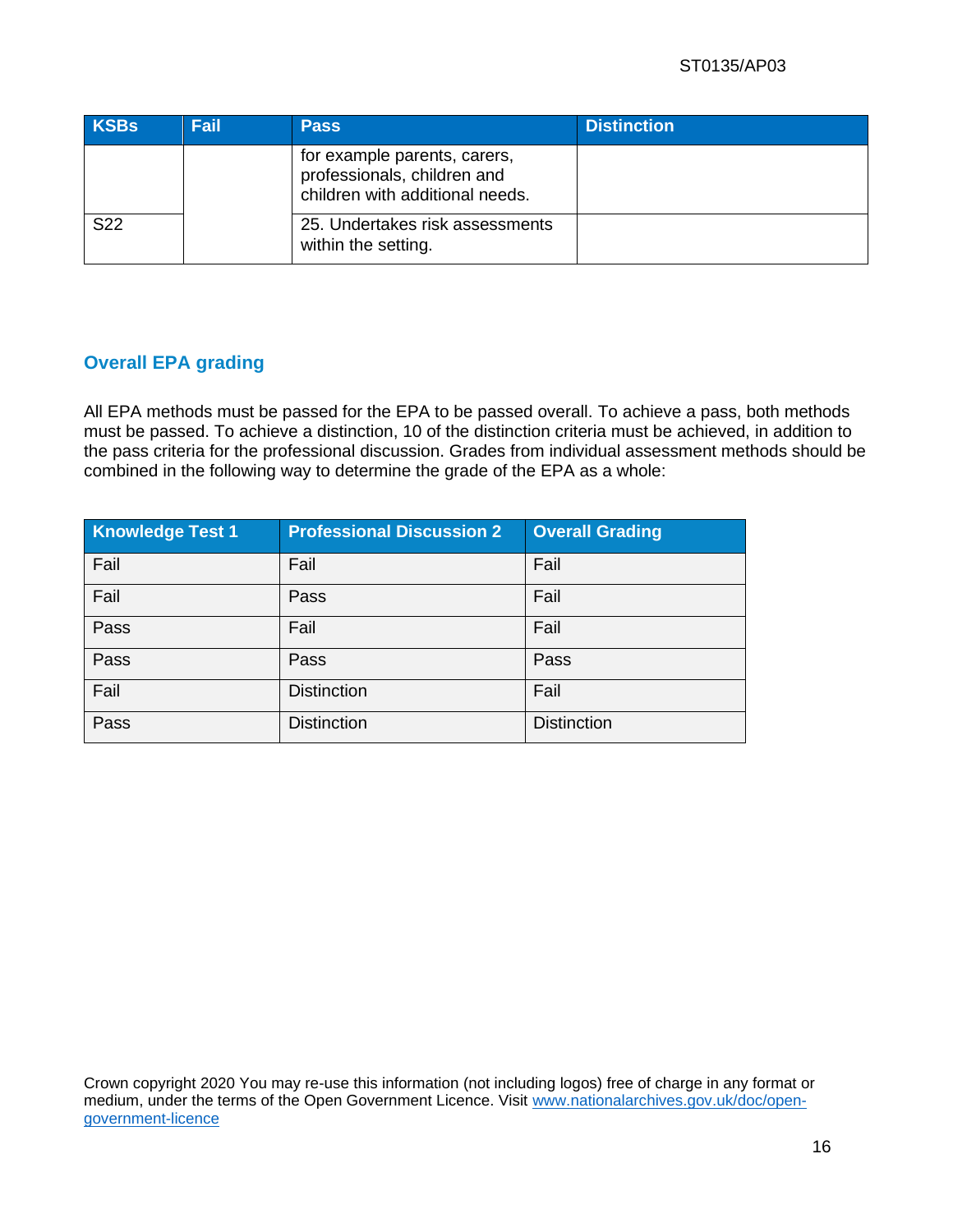# **Roles and responsibilities**

| <b>Role</b> | <b>Responsibility</b>                                                                                                                     |
|-------------|-------------------------------------------------------------------------------------------------------------------------------------------|
| Apprentice  | participate in development opportunities to improve their knowledge, skills and<br>$\bullet$<br>behaviours as outlined in the standard    |
|             | meet all gateway requirements when advised by the employer<br>$\bullet$<br>understand the purpose and importance of EPA and undertake EPA |
|             | $\bullet$<br>gather evidence from the on-programme training to support the portfolio and                                                  |
|             | $\bullet$<br>professional discussion                                                                                                      |
| Employer    | support the apprentice, while on-programme, to achieve the KSBs outlined in the<br>$\bullet$<br>standard to their best ability            |
|             | determine when the apprentice is working at or above the level outlined in the<br>$\bullet$<br>standard and is ready for EPA              |
|             | select the EPAO<br>$\bullet$                                                                                                              |
|             | confirm all EPA gateway requirements have been met<br>$\bullet$                                                                           |
|             | confirm arrangements with EPAO for the EPA (who, when, where) in a timely<br>$\bullet$<br>manner                                          |
|             | ensure apprentice is well prepared for the EPA                                                                                            |
|             | support the apprentice as they develop their portfolio<br>$\bullet$                                                                       |
|             | ensure all appropriate permissions are received from parents/ careers<br>$\bullet$                                                        |
|             | ensure video is included in the portfolio where possible except where there may                                                           |
|             | safeguarding concerns                                                                                                                     |
|             | ensure observation recordings are only viewed on site<br>$\bullet$                                                                        |
| <b>EPAO</b> | As a minimum EPAOs should:                                                                                                                |
|             | understand the occupational role<br>$\bullet$                                                                                             |
|             | appoint administrators/invigilators and markers to administer/invigilate and mark<br>the EPA                                              |
|             | provide training and CPD to the independent assessors they employ to<br>$\bullet$<br>undertake the EPA                                    |
|             | provide adequate information, advice and guidance documentation to enable<br>apprentices, employers and providers to prepare for the EPA  |
|             | deliver the end-point assessment outlined in this EPA plan in a timely manner                                                             |
|             | prepare and provide all required material and resources required for delivery of<br>$\bullet$<br>the EPA in-line with best practices      |
|             | use appropriate assessment recording documentation to ensure a clear and<br>$\bullet$                                                     |
|             | auditable mechanism for providing assessment decision feedback to the<br>apprentice                                                       |
|             | have no direct connection with the apprentice, their employer or training                                                                 |
|             | provider i.e. there must be no conflict of interest                                                                                       |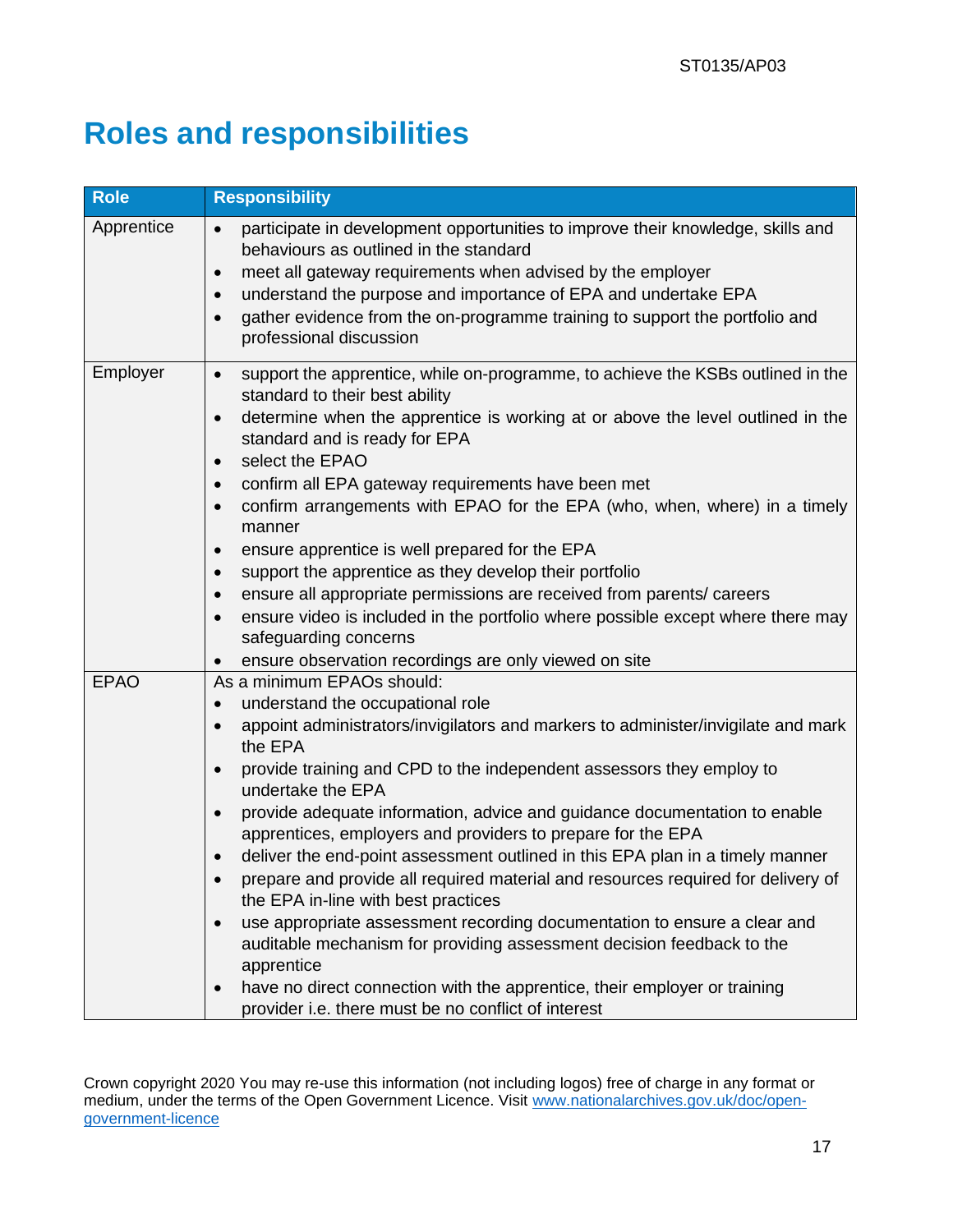|                         | maintain robust internal quality assurance (IQA) procedures and processes,<br>and conduct these on a regular basis<br>conform to the requirements of the nominated external quality assurance body<br>$\bullet$<br>organise and deliver standardisation events and activities in accordance with<br>$\bullet$<br>this plan's IQA section<br>organise and conduct moderation of independent assessors' marking in<br>$\bullet$<br>accordance with this plan<br>have, and operate, an appeals process<br>$\bullet$<br>arrange for certification with the relevant training provider                                                                                                                                                                                                                                                                                             |
|-------------------------|-------------------------------------------------------------------------------------------------------------------------------------------------------------------------------------------------------------------------------------------------------------------------------------------------------------------------------------------------------------------------------------------------------------------------------------------------------------------------------------------------------------------------------------------------------------------------------------------------------------------------------------------------------------------------------------------------------------------------------------------------------------------------------------------------------------------------------------------------------------------------------|
| Independent<br>assessor | As a minimum an Independent assessor should:<br>understand the standard and assessment plan<br>$\bullet$<br>deliver the end-point assessment in-line with the EPA plan<br>$\bullet$<br>comply to the IQA requirements of the EPAO<br>$\bullet$<br>be independent of the apprentice, their employer and training provider(s) i.e.<br>there must be no conflict of interest<br>satisfy the criteria outlined in this EPA plan<br>$\bullet$<br>hold or be working towards an independent assessor qualification e.g. A1 and<br>$\bullet$<br>have had training from their EPAO in terms of good assessment practice,<br>operating the assessment tools and grading<br>have the capability to assess the apprentice at this level<br>$\bullet$<br>attend the required number of EPAOs standardisation and training events per<br>$\bullet$<br>year (as defined in the IQA section) |
| Training<br>provider    | As a minimum the training provider should:<br>work with the employer to ensure that the apprentice is given the opportunities<br>to develop the KSBs outlined in the standard and monitor their progress during<br>the on-programme period<br>advise the employer, upon request, on the apprentice's readiness for EPA prior<br>$\bullet$<br>to the gateway<br>plays no part in the EPA itself<br>$\bullet$                                                                                                                                                                                                                                                                                                                                                                                                                                                                   |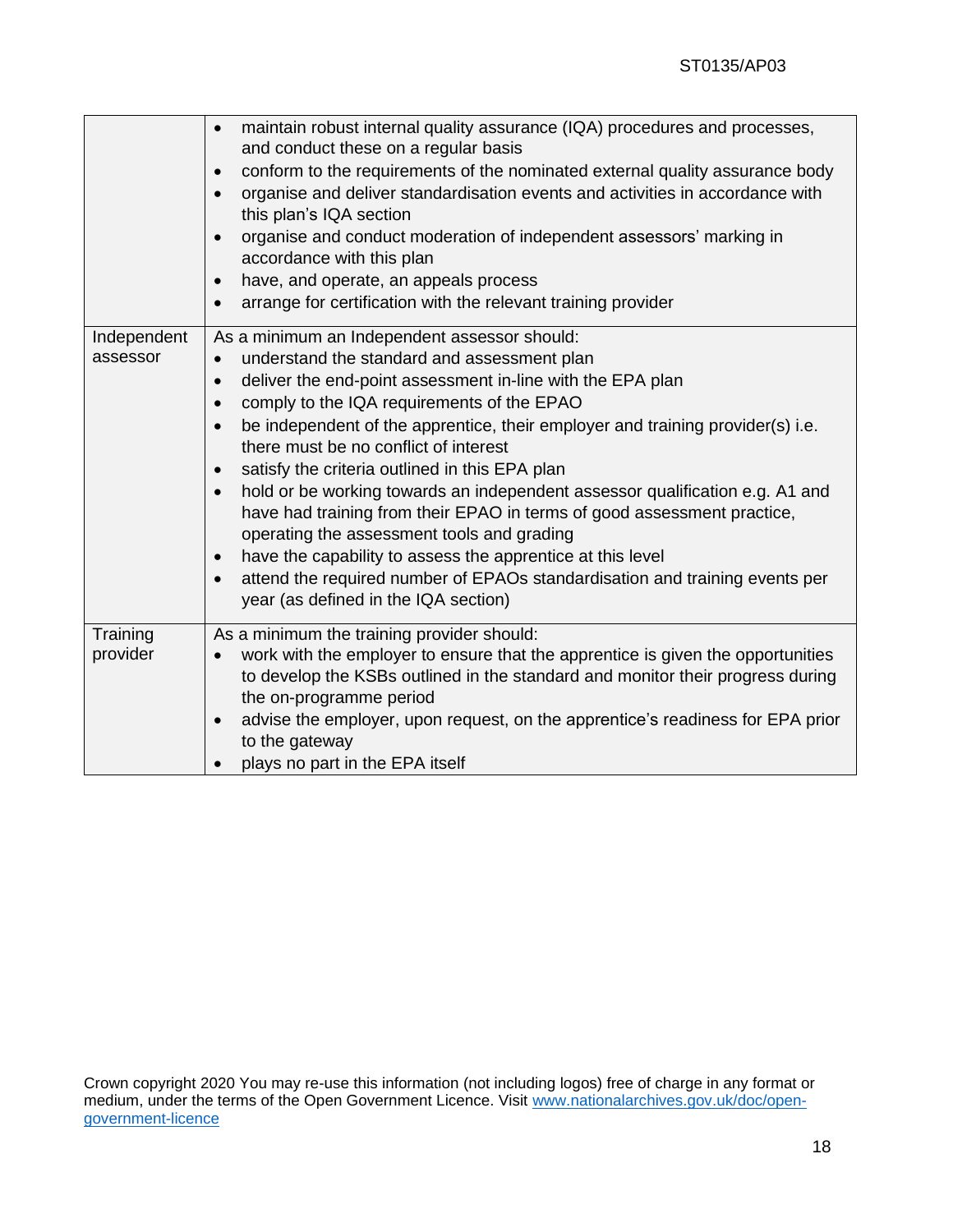# **Internal Quality Assurance (IQA)**

Internal quality assurance refers to the requirements that EPAO must have in place to ensure consistent (reliable) and accurate (valid) assessment decisions. EPAOs for this EPA must:

- appoint independent assessors who:
	- $\circ$  have current knowledge of the regulatory framework and other regulatory and legislative requirements such as safeguarding, duty of care, equality, diversity and inclusion and health and safety.
	- $\circ$  have recent relevant experience of the occupation/sector at at least the same level as the apprentice gained in the last three years or significant experience of the occupation/sector.
	- $\circ$  must be trained assessors with a recognised assessing qualification or able to demonstrate at least 3 years of practice in the field.
	- $\circ$  must be able to demonstrate an appropriate level of knowledge of the specialism / sector in which the apprentice is working.
	- $\circ$  have a sound understanding of the Early Years Apprenticeship standard and have no relationship with the apprentice or the employer.
	- $\circ$  must have held a role in child care provision for at least 3 years (and within the last 3 years).
	- o have evidence of Continued Professional Development (CPD) to retain occupational competence. This must be evidenced through CVs, CPD logs and any other relevant methods.
- provide training for independent assessors in terms of good assessment practice, operating the assessment tools and grading.
- have robust quality assurance systems and procedures that support fair, reliable and consistent assessment across the organisation and over time.
- operate induction training and standardisation events for independent assessors when they begin working for the EPAO on this standard and before they deliver an updated assessment method for the first time. EPAOs must ensure that all independent assessors are standardised at least annually.

# **Re-sits and re-takes**

Apprentices who fail one or more assessment method will be offered the opportunity to take a re-sit or a re-take. A re-sit does not require further learning, whereas a re-take does.

Apprentices should have a supportive action plan to prepare for the re-sit or a re-take. The apprentice's employer will need to agree that either a re-sit or re-take is an appropriate course of action.

An apprentice who fails an assessment method, and therefore the EPA in the first instance, will be required to re-sit any failed assessment methods only.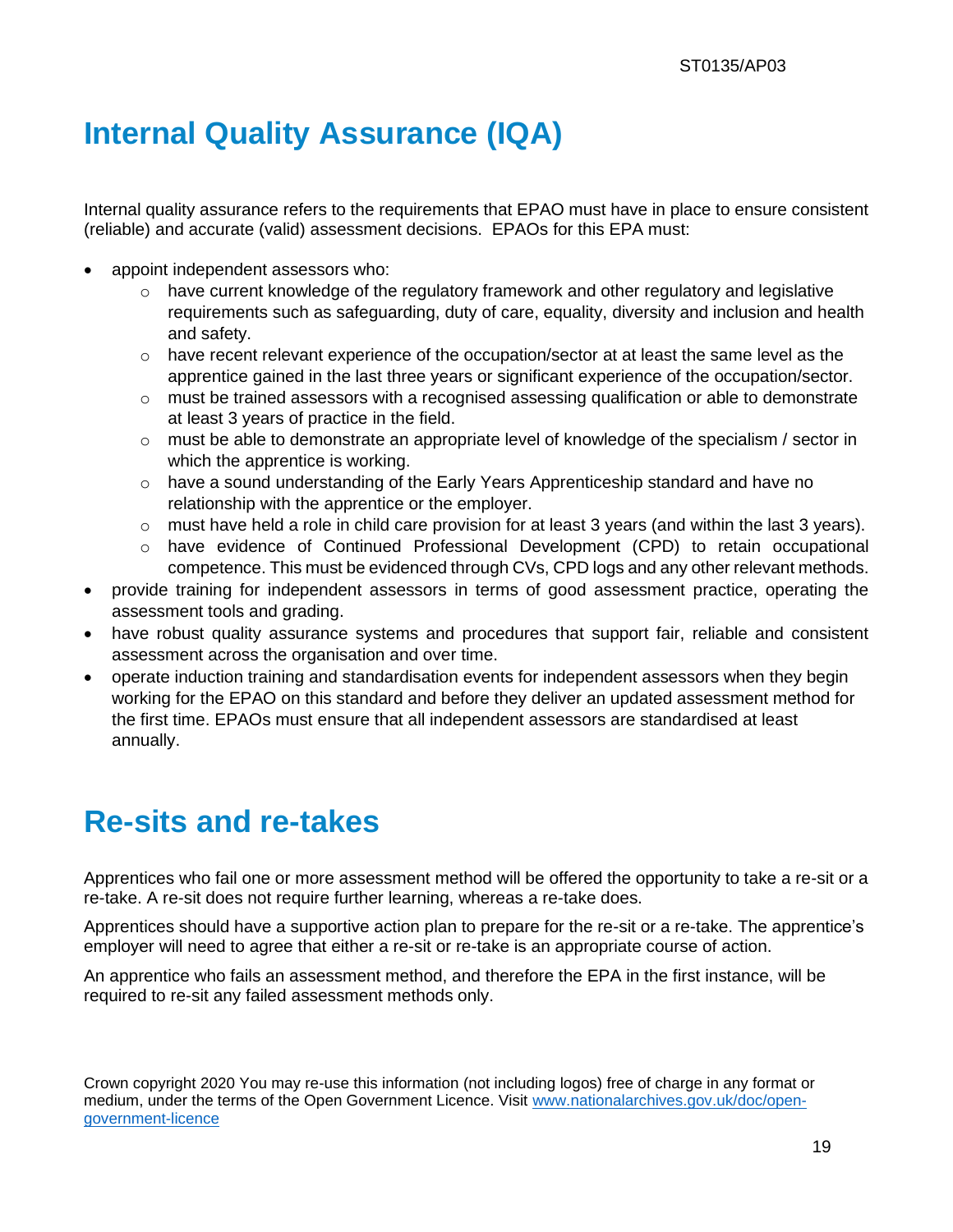Any assessment method re-sit or re-take must be taken during the maximum EPA period, otherwise the entire EPA must be taken again, unless in the opinion of the EPAO exceptional circumstances apply outside the control of the apprentice or their employer.

Re-sits and re-takes are not offered to apprentices wishing to move from pass to merit/distinction or merit to distinction.

Where any assessment method has to be re-sat or re-taken, the apprentice will be awarded a maximum EPA grade of pass, unless the EPAO determines there are exceptional circumstances requiring a re-sit or re-take.

## **Affordability**

Affordability of the EPA will be aided by using at least some of the following practice:

- online testing
- using an employer's premises
- all of the work undertaken for the project and portfolio will contribute to the employer's business.
- Professional discussions can be undertaken using remote technology where it is available

### **Reasonable adjustments**

The EPAO must have in place clear and fair arrangements for making reasonable adjustments for this apprenticeship standard. This should include how an apprentice qualifies for Reasonable Adjustment and what Reasonable Adjustments will be made. The adjustments must maintain the validity, reliability and integrity of the assessment methods outlined in this assessment plan.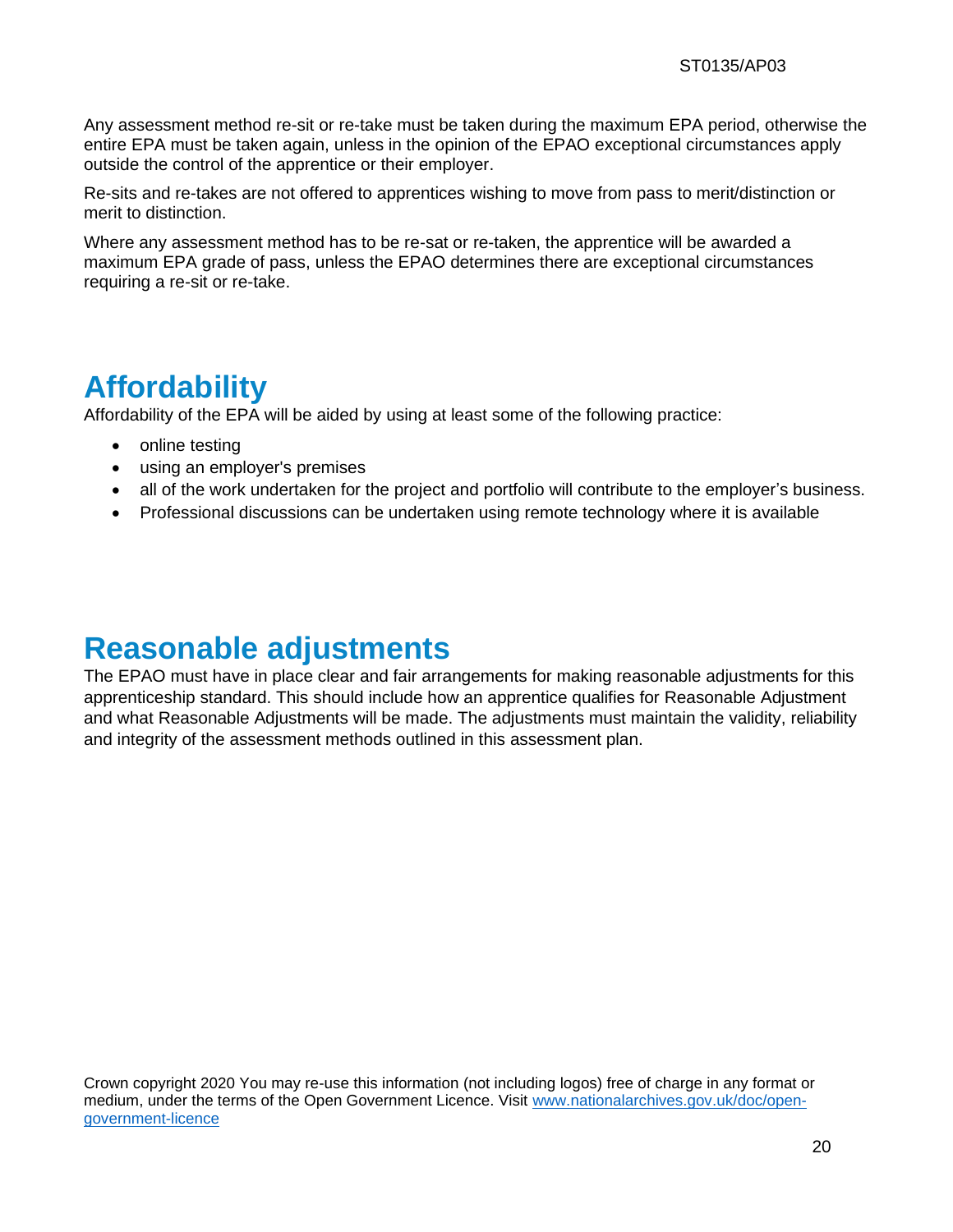# **Mapping of knowledge, skills and behaviours (KSBs)**

### **Assessment method 1: Knowledge Test**

#### **Knowledge**

**K1** The expected patterns of children's development from birth to 5 years, and have an understanding of further development from age 5 to 7.

**K2** The significance of attachment and how to promote it effectively.

**K3** A range of underpinning theories and philosophical approaches to how children learn and develop, and their influence on practice.

**K4** How children's learning and development can be affected by their stage of development and individual circumstances such as moving school, birth of a sibling, family breakdown and adoption and care.

**K5** the importance of promoting diversity, equality and inclusion, fully reflecting cultural differences and family circumstances.

**K6** The importance to children's holistic development of: - speech, language and communication personal, social and emotional development and physical development.

**K7** Systematic synthetic phonics in the teaching of reading, and a range of strategies for developing early literacy and mathematics.

**K8** The potential effects of, and how to prepare and support children through, transitions and significant events in their lives.

**K9** The current early education curriculum requirements such as the Early Years Foundation Stage.

**K11** The importance of undertaking continued professional development to improve own skills and early years practice.

**K12** The legal requirements and guidance on health and safety, security, confidentiality of information, safeguarding and promoting the welfare of children.

**K13** Why health and well-being is important for babies and children.

**K14** how to respond to accidents, injuries and emergency situations.

**K15** Safeguarding policies and procedures, including child protection, recognise when a child is in danger or at risk of abuse, and know how to act to protect them. Types of abuse include domestic, neglect, physical, emotional and sexual.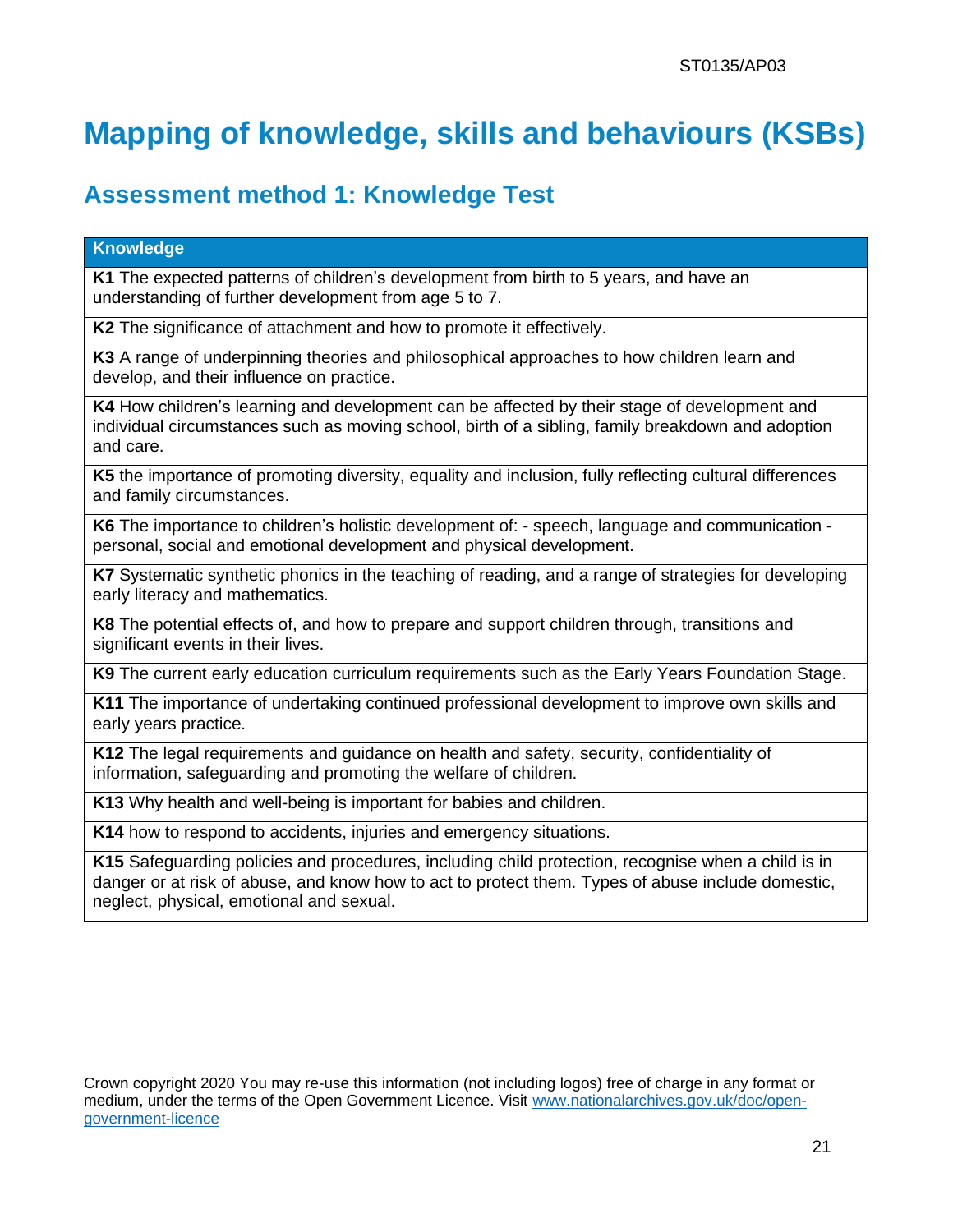### **Assessment method 2: Professional Discussion underpinned by a portfolio**

#### **Knowledge**

**K2** The significance of attachment and how to promote it effectively.

**K4** How children's learning and development can be affected by their stage of development and individual circumstances such as moving school, birth of a sibling, family breakdown and adoption and care.

**K5** the importance of promoting diversity, equality and inclusion, fully reflecting cultural differences and family circumstances.

**K8** The potential effects of, and how to prepare and support children through, transitions and significant events in their lives.

**K10** When a child is in need of additional support such as where a child's progress is less than expected. How to assess within the current early years' education curriculum framework using a range of assessment techniques such as practitioners observing children through their day-to-day interactions and observations shared by parents and/ or carers.

**K12** The legal requirements and guidance on health and safety, security, confidentiality of information, safeguarding and promoting the welfare of children.

**K15** Safeguarding policies and procedures, including child protection, recognise when a child is in danger or at risk of abuse, and know how to act to protect them. Types of abuse include domestic, neglect, physical, emotional and sexual.

**K16** How to prevent and control infection through ways such as handwashing, food hygiene practices and dealing with spillages safely.

#### **Skills**

**S1** Analyse and explain how children's learning and development can be affected by their stage of development and individual circumstances such as the needs of children learning English as an additional language from a variety of cultures.

**S2** Promote equality of opportunity and anti-discriminatory practice.

**S3** Plan and lead activities, purposeful play opportunities and educational programmes which include the learning and development areas of current early education curriculum requirements.

**S4** Ensure plans fully reflect the stage of development, individual needs and circumstances of children and providing consistent care and responding quickly to the needs of the child.

**S5** Provide learning experiences, environments and opportunities appropriate to the age, stage and needs of individual and groups of children.

**S6** Encourage children's participation, ensuring a balance between adult-led and child-initiated activities.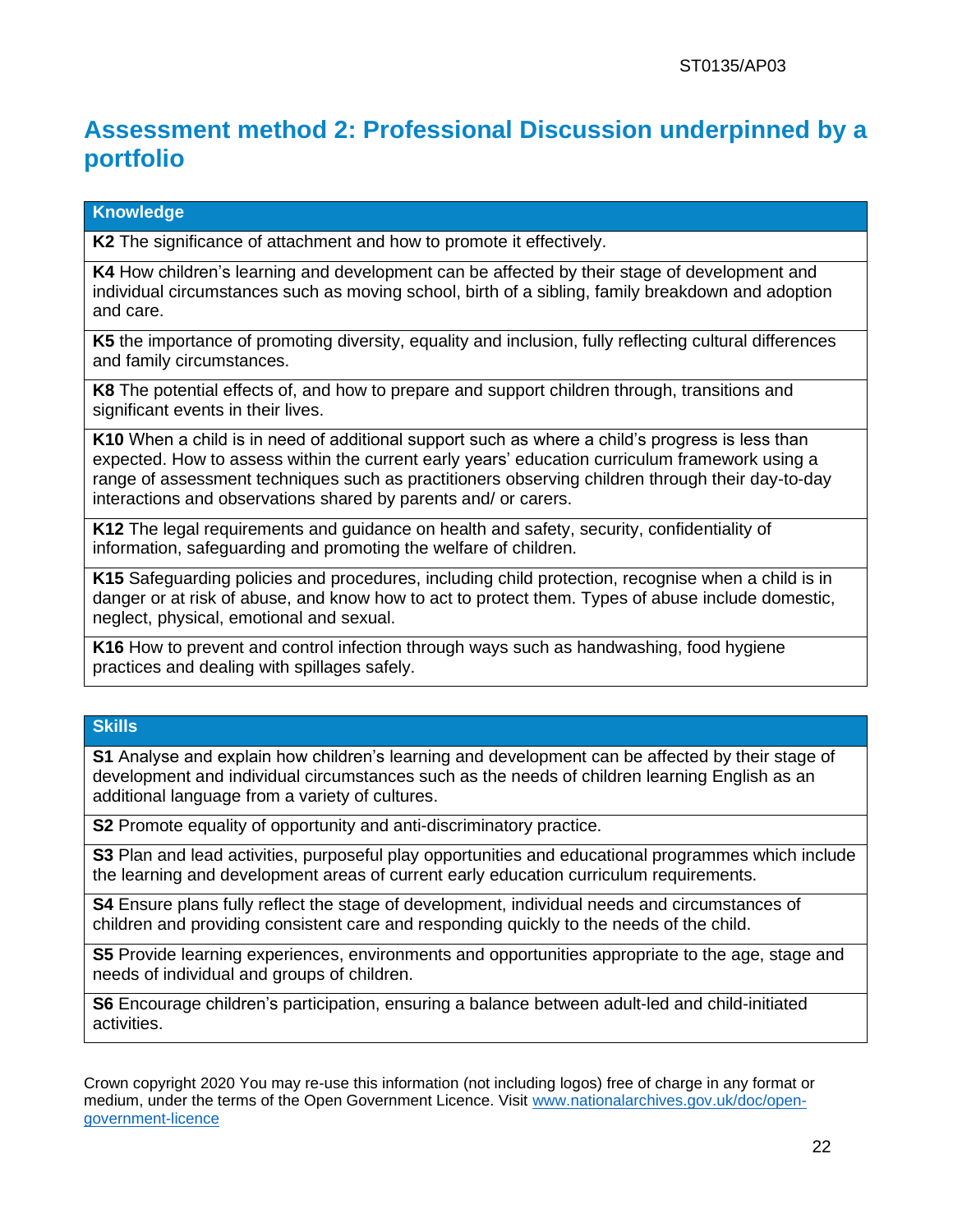**S7** Engage in effective strategies to develop and extend children's learning and thinking, including sustained shared thinking.

**S8** Support and promote children's speech, language and communication development.

**S9** Support children's group learning and socialisation.

**S10** Model and promote positive behaviours expected of children such as turn-taking and keeping reactions and emotions proportionate.

**S11** Support children to manage their own behaviour in relation to others.

**S12** Plan and provide activities to meet additional needs, working in partnership with parents and/or carers and other professionals, where appropriate.

**S13** Carry out and record observational assessment accurately.

**S14** Identify the needs, interests and stages of development of individual children.

**S15** Make use of formative and summative assessment, tracking children's progress to plan next steps and shape learning opportunities.

**S16** Discuss children's progress and plan next stages in their learning with the key person, colleagues, parents and/or carers.

**S17** Communicate effectively in English in writing and verbally. For example, in the recording of administration of medicine, completing children's observational assessments and communicating with parents and other professionals.

**S18** Engage in continuing professional development and reflective practice to improve own skills, practice, and subject knowledge (for example, in English, mathematics, music, history, or modern foreign languages).

**S19** Plan and carry out physical care routines suitable to the age, stage and needs of the child.

**S20** Promote healthy lifestyles for example by encouraging babies and young children to consume healthy and balanced meals, snacks and drinks appropriate for their age and be physically active through planned and spontaneous activity through the day.

**S21** Undertake tasks to ensure the prevention and control of infection for example hand washing, food preparation and hygiene, dealing with spillages safely, safe disposal of waste and using correct personal protective equipment.

**S22** Carry out risk assessment and risk management in line with policies and procedures.

**S23** Maintain accurate and coherent records and reports and share information, only when appropriate, to ensure the needs of all children are met, such as emotional, physical, psychological and cultural.

**S24** Identify and act upon own responsibilities in relation to health and safety, security, confidentiality of information, safeguarding and promoting the welfare of children.

**S25** Work co-operatively with colleagues and other professionals to meet the needs of babies and children and enable them to progress.